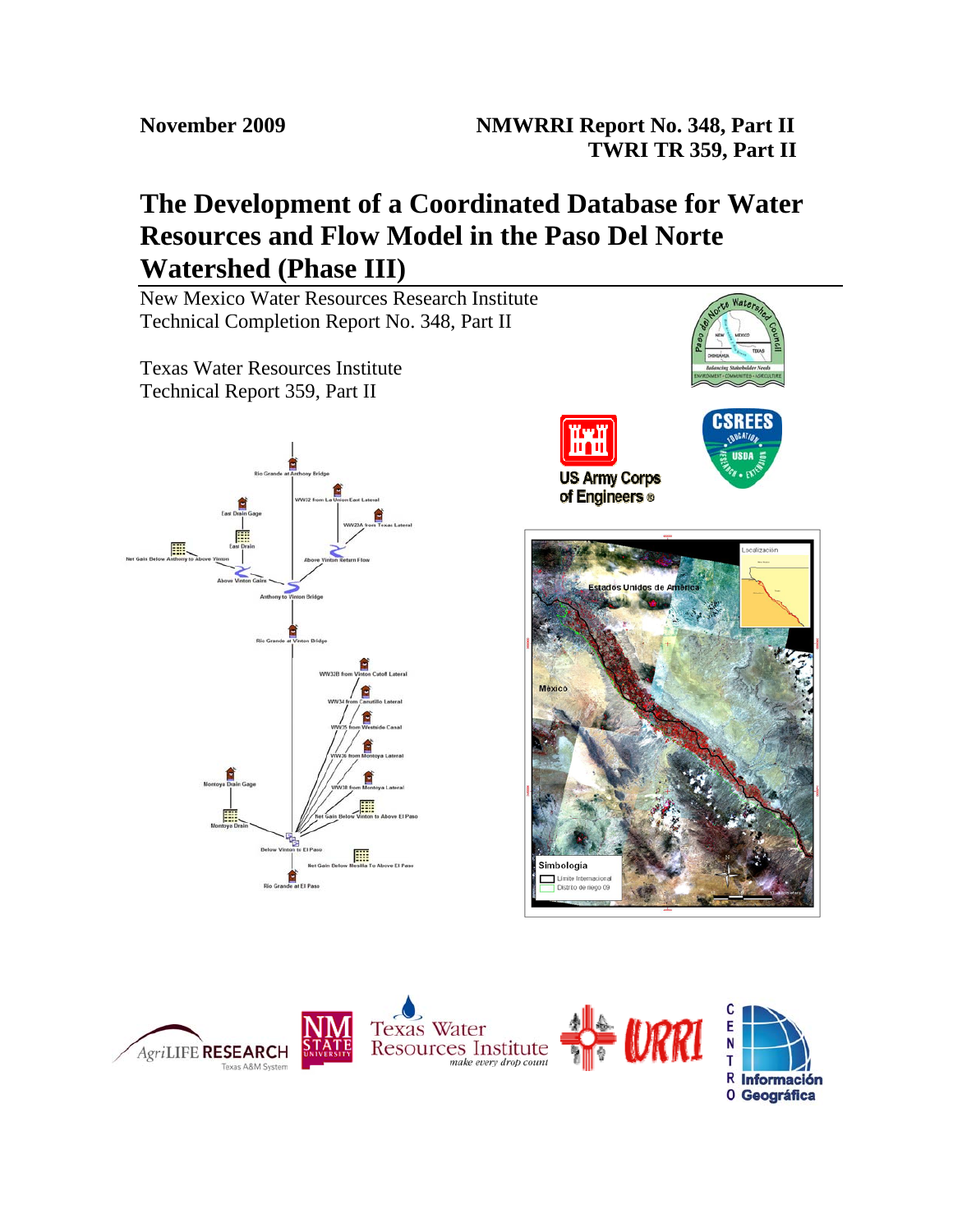# **THE DEVELOPMENT OF A COORDINATED DATABASE FOR WATER RESOURCES AND FLOW MODEL IN THE PASO DEL NORTE WATERSHED (Phase III)**

# **Part II**

# **Availability of Flow and Water Quality Data for the Rio Grande Project Area**

By

Sue Tillery, New Mexico State University Zhuping Sheng, Texas A&M University System J. Phillip King, New Mexico State University Bobby Creel, New Mexico Water Resources Research Institute Christopher Brown, New Mexico State University Ari Michelsen and Raghavan Srinivasan, Texas A&M University System Alfredo Granados Olivas, Universidad Autónoma de Ciudad Juárez, México

Technical Completion Report

Account Number: TAES/03-PL-02, Modification No. 3

November 2009

New Mexico Water Resources Research Institute Texas Water Resources Institute

This report was prepared by The Coordinated Water Resources Database Technical Committee on behalf of the Paso del Norte Watershed Council with funding support provided by the U.S. Army Corps of Engineers and U.S. Department of Agriculture CSREES through Texas AgriLife Research, and the U.S. Department of Interior, Geological Survey through the New Mexico Water Resources Research Institute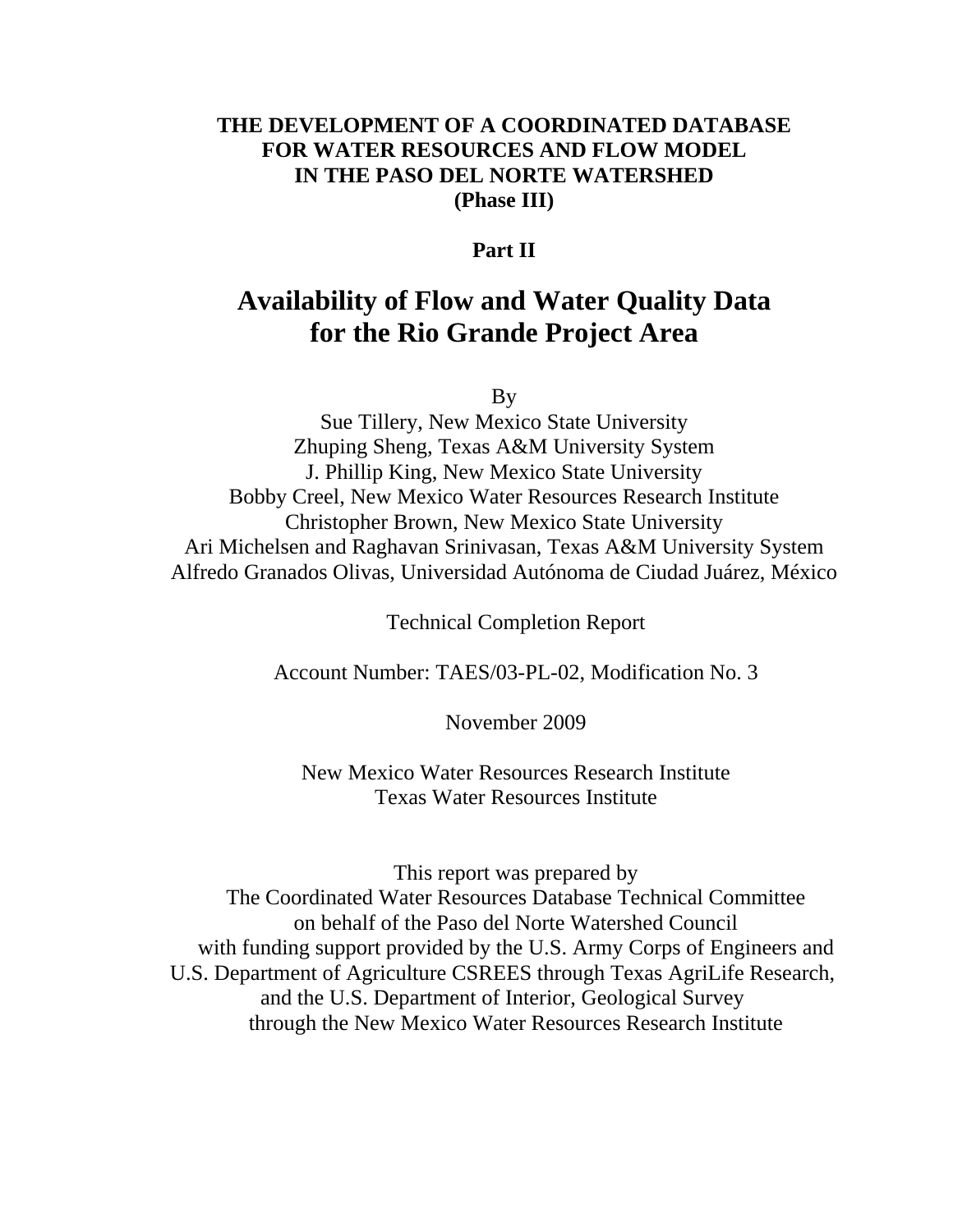# **Disclaimer**

The purpose of the Water Resources Research Institute technical reports is to provide a timely outlet for research results obtained on projects supported in whole or in part by the institute. Through these reports, we are promoting the free exchange of information and ideas and hope to stimulate thoughtful discussions and actions that may lead to resolution of water problems. The WRRI, through peer review of draft reports, attempts to substantiate the accuracy of information contained within its reports, but the views expressed are those of the authors and do not necessarily reflect those of the WRRI or reviewers. Contents of this publication do not necessarily reflect the views and policies of the Department of the Interior, nor does the mention of trade names or commercial products constitute their endorsement by the United States government.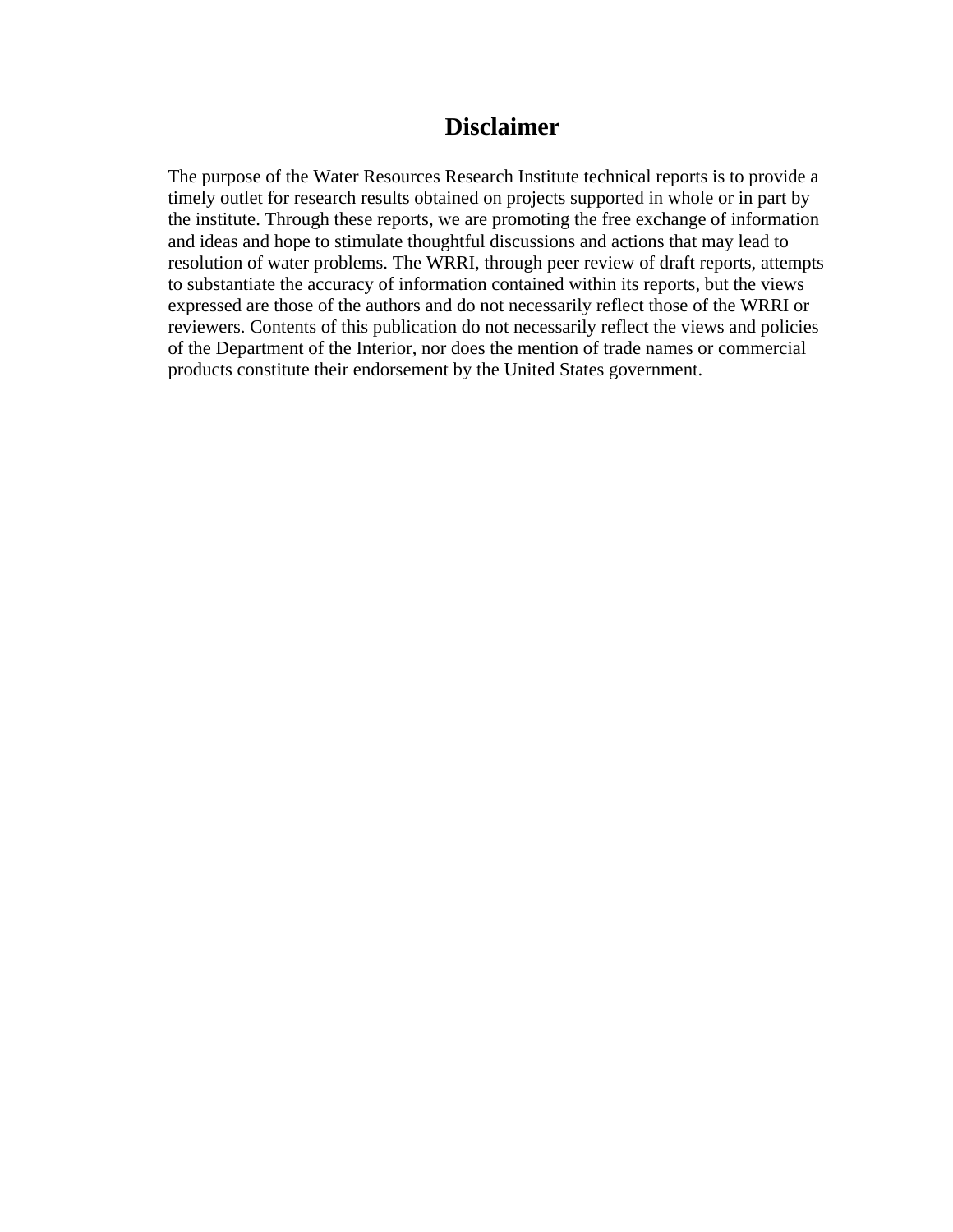# **Availability of Flow and Water Quality Data for the Rio Grande Project Area**

**Phase III Final Project Report of Work Completed under the Cooperative Agreement between the U.S. Army Corps of Engineers and Texas AgriLife Research** 

> **(TAES/03-PL-02) Modification No. 3**

**Texas A&M University System Texas AgriLife Research Center at El Paso 1380 A&M Circle El Paso, Texas 79927 (915) 859-9111** 

**New Mexico State University New Mexico Water Resources Research Institute PO Box 30001 (MSC 3167) Stucky Hall, S. Espina St Las Cruces, NM 88003 (575) 646-4337**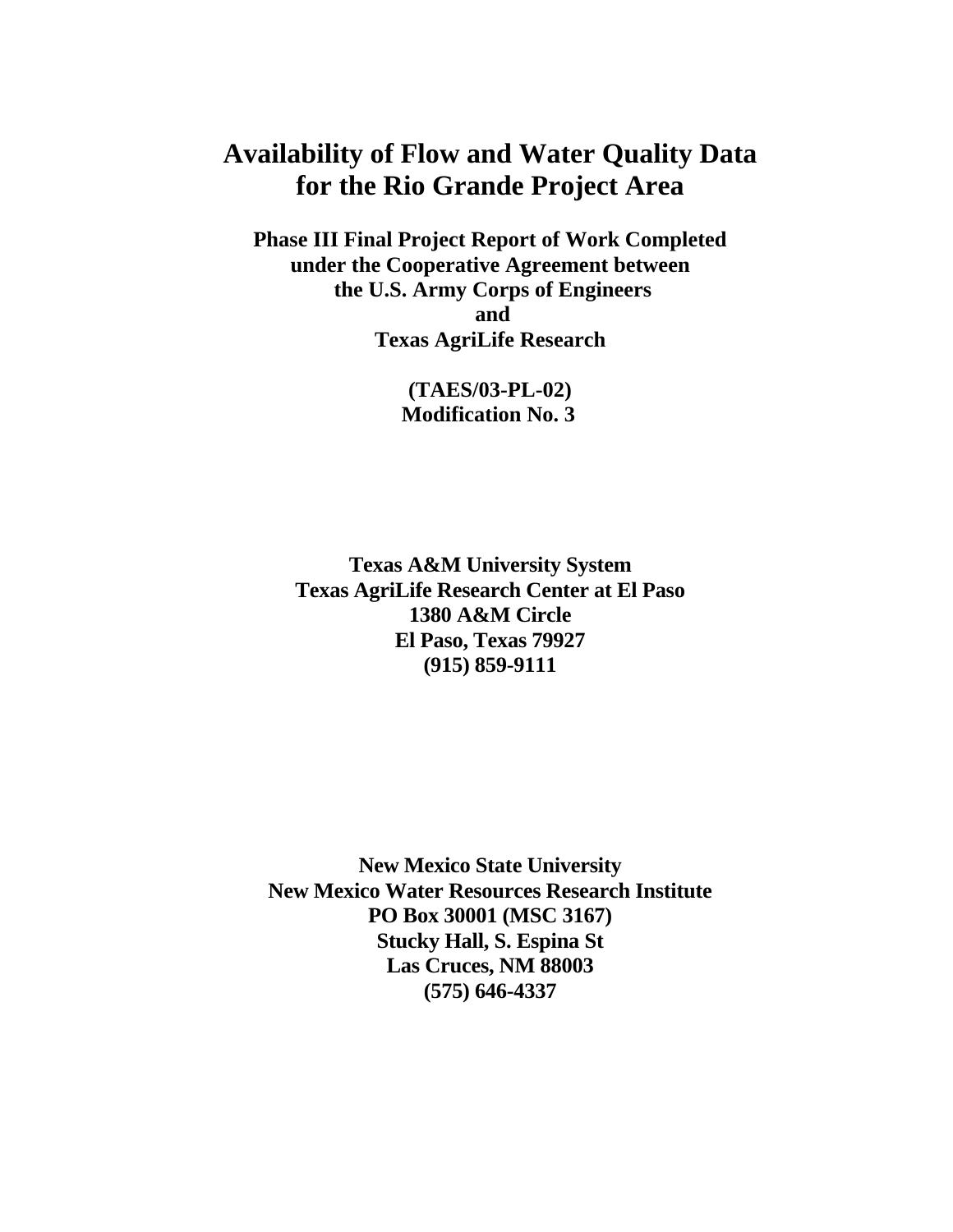### **Acknowledgement**

This document and the underlying project activities detailed in this report reflect the joint efforts of many people working with the Paso del Norte Watershed Council (PdNWC). The authors wish to acknowledge and extend our gratitude to the U.S. Army Corps of Engineers for the generous financial support extended to the PdNWC for development of the Coordinated Water Resources Database and Model Development Project (called Project herein). Special thanks go to Project Manager at the U.S. Army Corps of Engineers, Mrs. April Fitzner for her management and support. This Project complements the Coordinated Water Resources Database project supported by El Paso Water Utilities and the U.S. Bureau of Reclamation in collaboration with many other governmental agencies and organizations. The Project is also based on the work in part supported by the Rio Grande Basin Initiative, which is administrated by Texas Water Resources Institute and sponsored by the Cooperative State Research, Education, and Extension Service, U.S. Department of Agriculture, under Agreement Numbers 2005-34461-15661.

Special mention should be made of the members of the Technical Committee who either conducted, reviewed, or supported this work. Ari Michelsen and Bobby Creel provided needed Project management oversight and coordination. In addition, numerous agencies and organizations have provided access to data incorporated in the Project, and the authors wish to acknowledge the contributions by the Centro de Información Geográfica at the Universidad Autónoma de Ciudad Juárez, City of Las Cruces, Elephant Butte Irrigation District, El Paso County Water Improvement District #1 (EPCWID No. 1), El Paso Water Utilities, New Mexico Water Resources Research Institute (NMWRRI, which also houses the Project on its data server), Project del Rio, Texas A&M University/Texas AgriLife Research, United States Bureau of Reclamation (USBR), United States Geological Survey (USGS), and the United States Section of the International Boundary and Water Commission (USIBWC). Many people were involved in the process of collecting this data. The authors would like to acknowledge and thank those whose assistance and cooperation made this work possible: Filiberto Cortez and Javier Grajeda at the U.S. Bureau of Reclamation; Ken Rakestraw at the U.S. International Boundary and Water Commission; James Narvaez and Danny Carrillo at Elephant Butte Irrigation District; Milos Novotny at S. S. Papadopoulos & Associates, Inc. (who was working with EBID); Edward Nickerson and Linda Beal (NM Dist. Database Manager) with the U.S. Geologic Survey; Chuy Reyes and Robert Rios of El Paso County Water Improvement District #1; Zach Libbin, Thelma Castro, Gary Gegenfurtner, and Janelle Prude of New Mexico State University, and Marisela Bacenas, Estrella Molina Cuellar, and Joshua Villalobos of TAMU for their invaluable assistance in compiling and verifying the data collected. Special thanks go to Dr. Conrad Keyes, Jr. and Mr. Wayne Treers for their thorough review and constructive comments.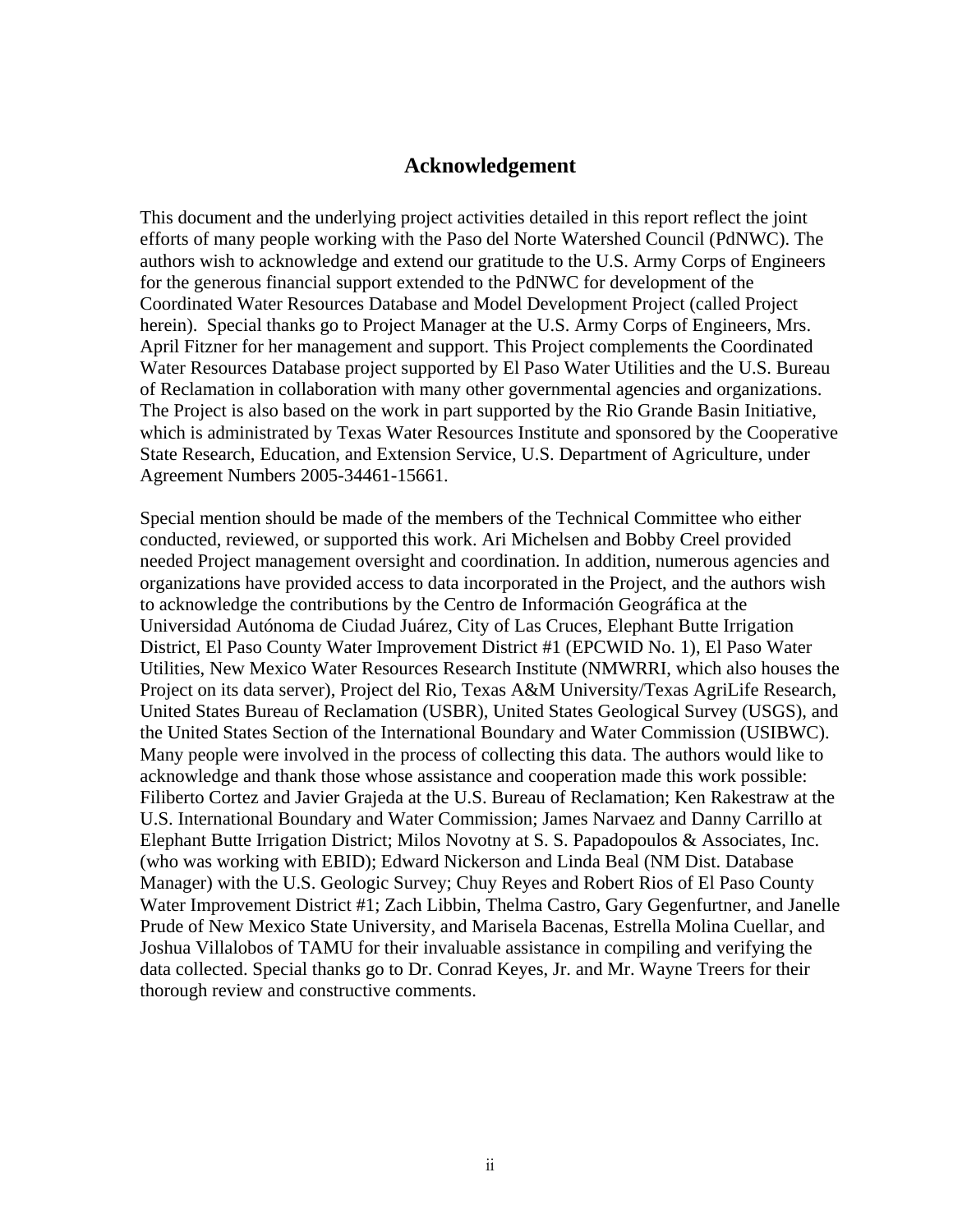# **Members of the Technical Committee Paso del Norte Watershed Council**

Christopher Brown, New Mexico State University (Co-Chair) Zhuping Sheng, Texas AgriLife Research - Texas A&M University System (Co-Chair)

Gilbert Anaya, U.S. International Boundary and Water Commission Bobby Creel, Water Resources Research Institute - New Mexico State University Michael Fahy, El Paso Water Utilities Alfredo Granados, Universidad Autónoma de Ciudad Juárez Conrad Keyes, Jr. Consultant to the U.S. Army Corps of Engineers J. Phillip King, New Mexico State University Ari Michelsen, Texas AgriLife Research - Texas A&M University System Raghavan Srinivasan, Texas AgriLife Research - Texas A&M University System Sue Tillery, New Mexico State University Sue Watts, Texas Tech University, PdNWC Chair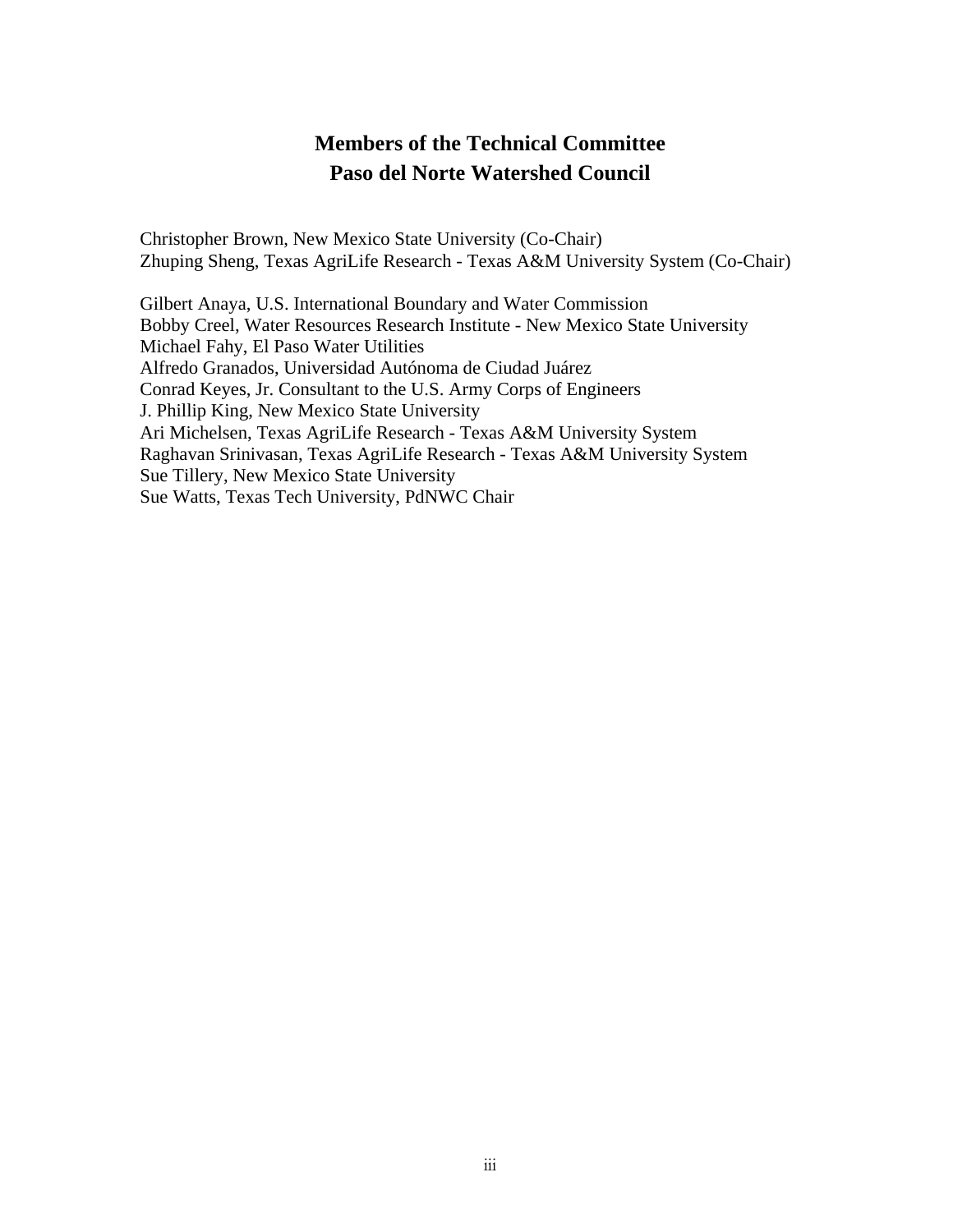## **Abstract**

This report fulfills the deliverables required by the cooperative agreement between the U.S. Army Corps of Engineers and Texas AgriLife Research (TAES/03-PL-02: Modification No. 3) on behalf of the Paso del Norte Watershed Council. Tasks accomplished in this phase include (a) assess the data availability for expansion of the URGWOM model, identify data gaps, generate data needed from historic data using empirical methods, compile and verify the water quality data for reaches between the Elephant Butte reservoir, New Mexico and Fort Quitman, Texas; (b) develop the RiverWare physical model for the Rio Grande flow for the selected reaches between Elephant Butte Reservoir and El Paso, beginning with a conceptual model for interaction of surface water and groundwater in the Rincon and Mesilla valleys, and within the limits of available data; (c) implement data transfer interface between the coordinated database and hydrologic models.

This Project was conducted by researchers at Texas A&M University (TAMU) and New Mexico State University (NMSU) under the direction of Zhuping Sheng of TAMU and J. Phillip King of New Mexico State University. It was developed to enhance the coordinated database, which was originally developed by the Paso del Norte Watershed Council with support of El Paso Water Utilities to fulfill needs for better management of regional water resources and to expand the Upper Rio Grande Water Operations Model (URGWOM) to cover the river reaches between Elephant Butte Dam, New Mexico and Fort Quitman, Texas. In Phases I and II of this Project (TAES/03-PL-02), hydrological data needed for flow model development were compiled and data gaps were identified and conceptual model was developed. The objectives of this phase were to develop a physical model of the Rio Grande flow between Elephant Butte Dam and American Dam by using data collected in the first development phase of the PdNWC/Corps Coordinated Water Resources Database and to enhance the data portal capabilities of the PdNWC Coordinated Database Project.

This report is Part II of a three part completion report that combines data compilation of the Phase I report prepared by Sue Tillery and J. Phillip King and part of the completion report for Phase III prepared by Z. Sheng, J.P. King and B. Creel. It identifies and evaluates the availability of historical flow and water quality data that has been collected at different sites along the Rio Grande between Elephant Butte Dam, New Mexico and Fort Quitman, Texas. This includes monitoring sites from associated canals, drains, and dams along the Rio Grande. Flow data for the years from 1908 through 2002 and water quality data for the years 1938 to 2005 collected periodically by different agencies include historic chemical analytical results and real-time monitoring values. This report includes a description of the agencies that collected water quality data, a summary of the sites found along the Rio Grande, and finally a data matrix and parameter summary for each site. Data downloaded were collected from the U.S. International Boundary and Water Commission (USIBWC), El Paso, Texas; US Geological Survey (USGS), U.S. Bureau of Reclamation, Elephant Butte Irrigation District (EBID), El Paso County Water Improvement District No. 1, and Parsons Engineering Science, Inc. compiled for the New Mexico-Texas Water Commission by contract through El Paso Water Utilities.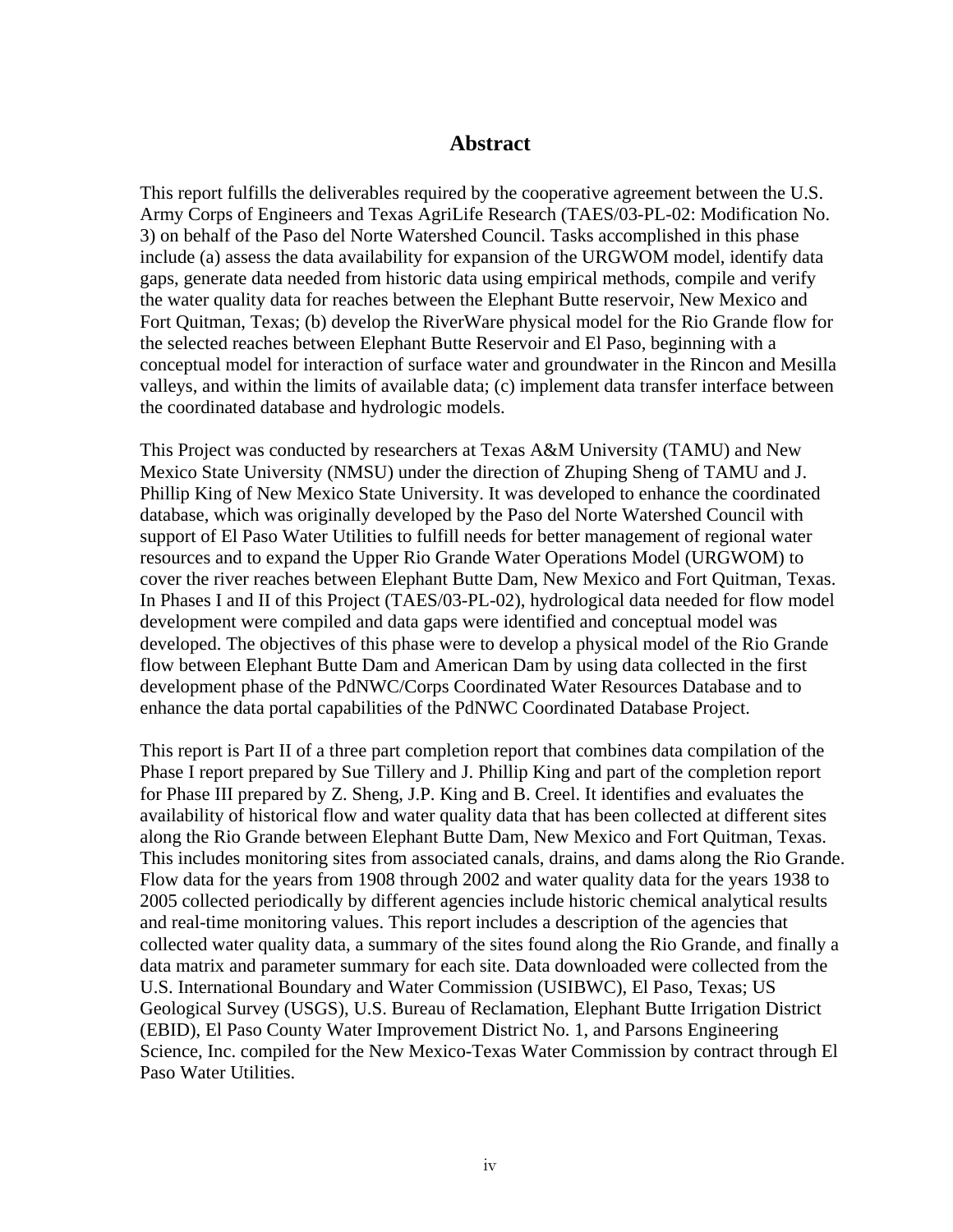| <b>Flow Data Availability Matrices</b><br><b>Flow Data Summary</b>                                                                    |
|---------------------------------------------------------------------------------------------------------------------------------------|
| <b>Water Quality Data Availability Matrices</b><br><b>Water Quality Data Summary</b><br>Water Quality Parameters Tested and Monitored |

# **TABLE OF CONTENTS**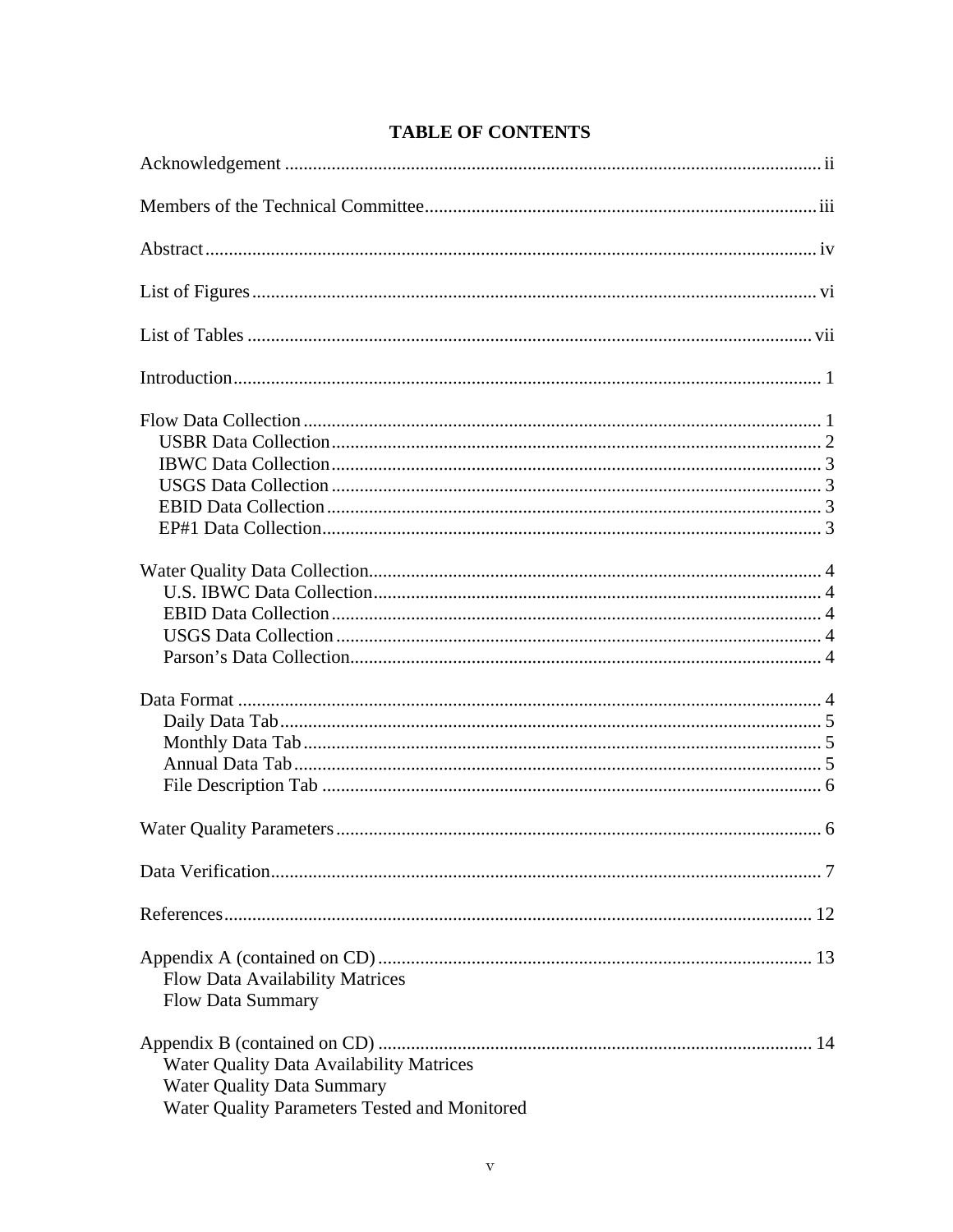# **LIST OF FIGURES**

| 1. Gage stations and water quality sampling locations along the Rio Grande between |  |
|------------------------------------------------------------------------------------|--|
|                                                                                    |  |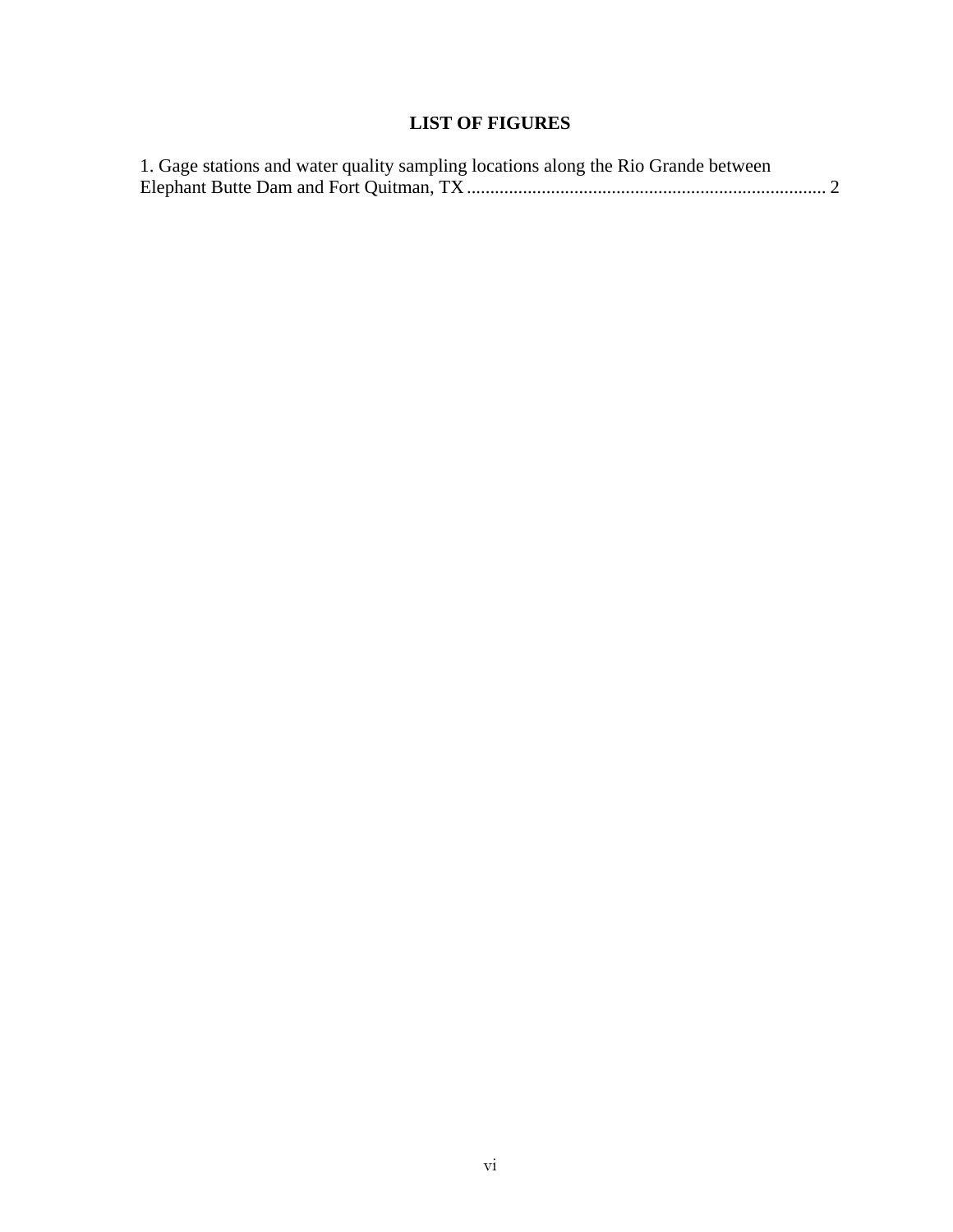# **LIST OF TABLES**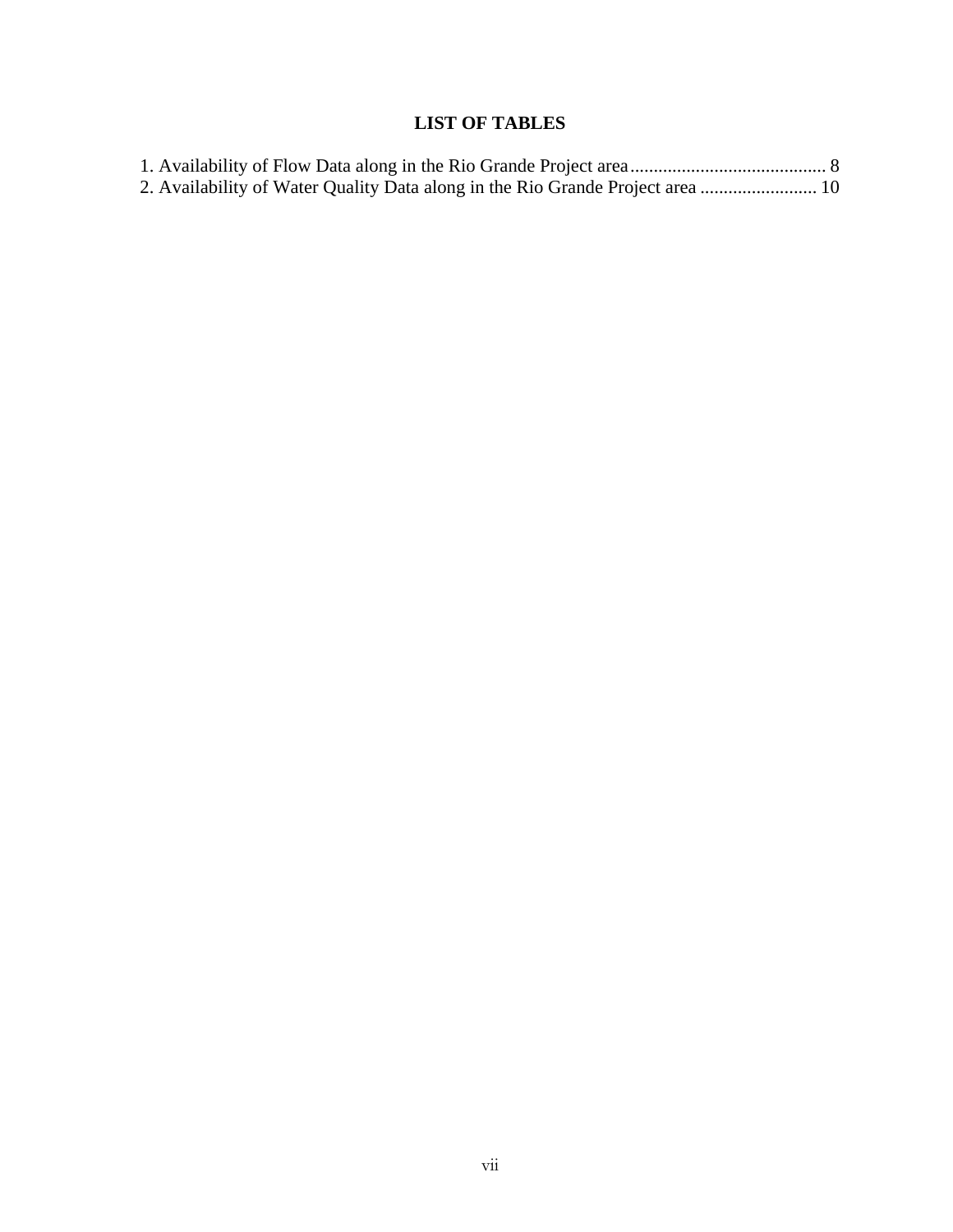# **Availability of Flow and Water Quality Data for the Rio Grande Project Area**

#### **Introduction**

Historical and real-time flow and water quality data have been collected by multiple agencies on different sites along the Rio Grande between Elephant Butte Dam, New Mexico and Fort Quitman, Texas. Data have also been collected at sites associated with canals, laterals, drains, wasteways, and dams along the Rio Grande (Figure 1). Initially, historic flow data for the years 1975 to the most recent data available were formatted and verified. Then data for the entire period of record (1908 to 2002) were formatted and verified. Water quality data for the years 1938 to 2005 collected periodically by different agencies include historic chemical analytical results and real-time monitoring values.

This report identifies each site for which data were acquired, which agency(s) provided the data, and the years of record for the data. This document also describes the file format for the collected data. Finally Appendix A (contained on CD) provides Flow Data Availability Matrices and Flow Data Summaries. Appendix B (contained on CD) provides Water Quality Data Availability Matrices, Water Quality Data Summaries, and Water Quality Parameters Tested and Monitored.

#### **Flow Data Collection**

The first step in acquiring this data was to contact the agencies responsible for the actual data collection. The agencies contacted were:

- U.S. Bureau of Reclamation (USBR), El Paso, TX
- U.S. International Boundary and Water Commission (USIBWC), El Paso, TX
- U.S. Geological Survey (USGS), Las Cruces, NM; and the NM District Database Manager for USGS
- Elephant Butte Irrigation District (EBID), Las Cruces, NM
- El Paso County Water Improvement District #1 (EP #1), El Paso, TX.

Data were collected from each of these agencies in various electronic data formats. The USBR also provided paper copies of their data. In addition to this data, electronic data from a previous data collection effort completed by Parsons Engineering Science, Inc. and Boyle Engineering Corporation (Final – August 1996) was included.

In general, the electronic data were converted to a common electronic format so all data could be presented in the same manner. Details for collecting and processing the data from each agency are presented in the following sections.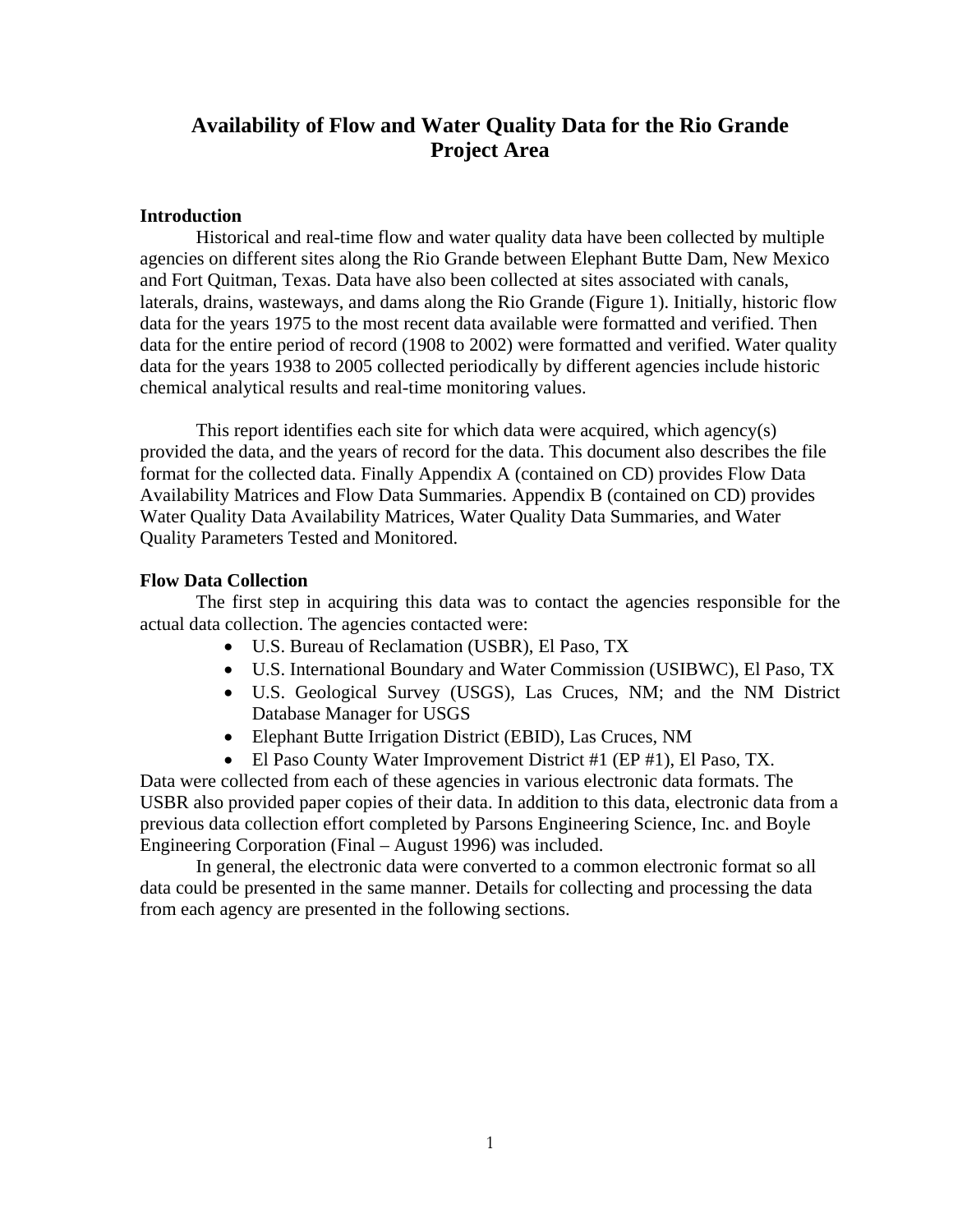

**Figure 1. Gage stations and water quality sampling locations along the Rio Grande between Elephant Butte Dam and Fort Quitman, TX** 

### *USBR Data Collection*

 The USBR provided both paper and electronic data. The electronic data for the flow data were provided as separate data files for each year from 1908 through 1999. However, not all sites had data for all of these years. Electronic data for Elephant Butte Storage and Caballo Storage were provided in two files, one for each reservoir. Even though this data had been entered electronically, it had not been thoroughly checked for accuracy. We requested the corresponding original paper data in order to verify, and correct as necessary, their electronic data.

The method used to verify this data was to compare for each site the monthly acrefeet (AF) totals of the electronic data to the monthly AF totals on the paper data. When these monthly totals did not match, the electronic daily data for that month was compared to the paper daily data for that month. When any daily values were found in error, they were corrected in the electronic data. Occasionally the monthly totals didn't match because the total on the paper data was incorrect.

A complete list of all daily electronic data in error was created as well a list of all monthly totals on the paper data that were in error. Once the electronic data were verified and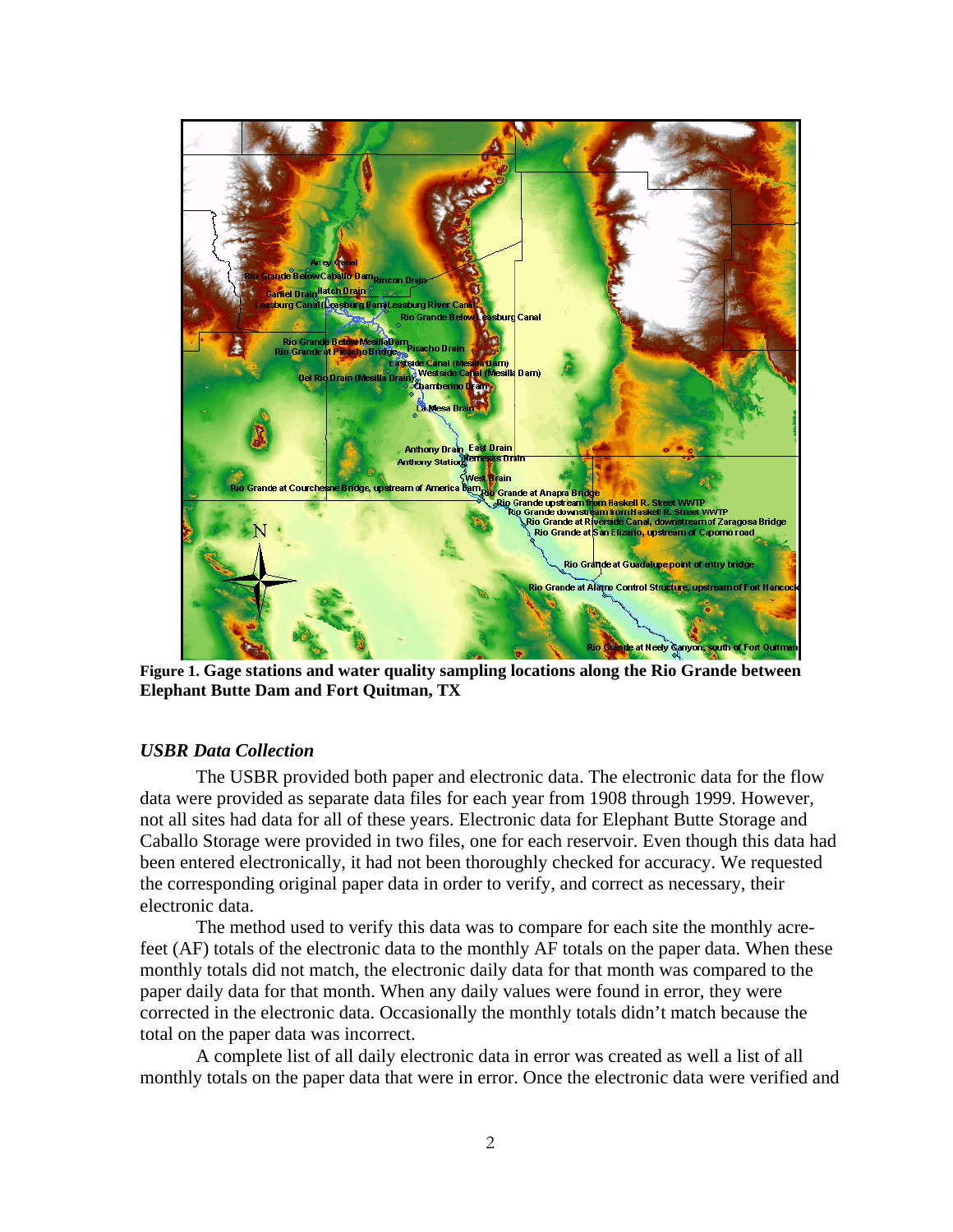corrected, they were copied to a set of Microsoft Excel files in a format that would be common to the final data.

The paper data received from the USBR were entered in the common electronic format, and also scanned into *PDF* type files to provide access to the original data in a convenient manner.

#### *IBWC Data Collection*

All data collected and maintained by the IBWC were downloaded from their website.

#### *USGS Data Collection*

Data published by the USGS for the Rio Grande below Elephant Butte and below Caballo were downloaded from the USGS website. Additional data provided by the USGS were acquired via their FTP site.

#### *EBID Data Collection*

 A variety of electronic data were acquired from the EBID. Data for the time period between 1993 and 1999 were provided in a single Excel data file. Some data for the time period 2001 thru 2003 were provided in three Excel data files (one file for each year). Some of the sites in these files had two sets of data for the year; normally (regularly collected in person) collected data and real-time data from an electronic data logger. Sometimes this data overlapped and sometimes it did not. Additional data for some sites for the time period March 2001 thru September 2003 were downloaded from EBID's website.

The time period 2001 thru 2003 resulted in multiple sets of data for the same time period, in which some of the overlapping data matched and some of it did not. Also, some of the data in this time period were clearly incorrect. Usually this occurred in the data logger and website data when flow for a site went dry. The explanation was that the electronics interpreted the dry site as negative values, which resulted in large positive values in the data file. Whatever the reason, values that were clearly incorrect or very questionable were replaced with the '—' designation in the data file.

In general, when data overlapped and were not identical, the normally collected data were chosen first as the data to use. If there were no normally collected data, then the data logger data were chosen. If the only data were the website data, then these data were used.

#### *EP#1 Data Collection*

Data for the time period between 1997 and 2002 were provided in two Excel data files for each year. Real time data for some gage stations are also available on line now. http://www.epcwid1.org/telemetry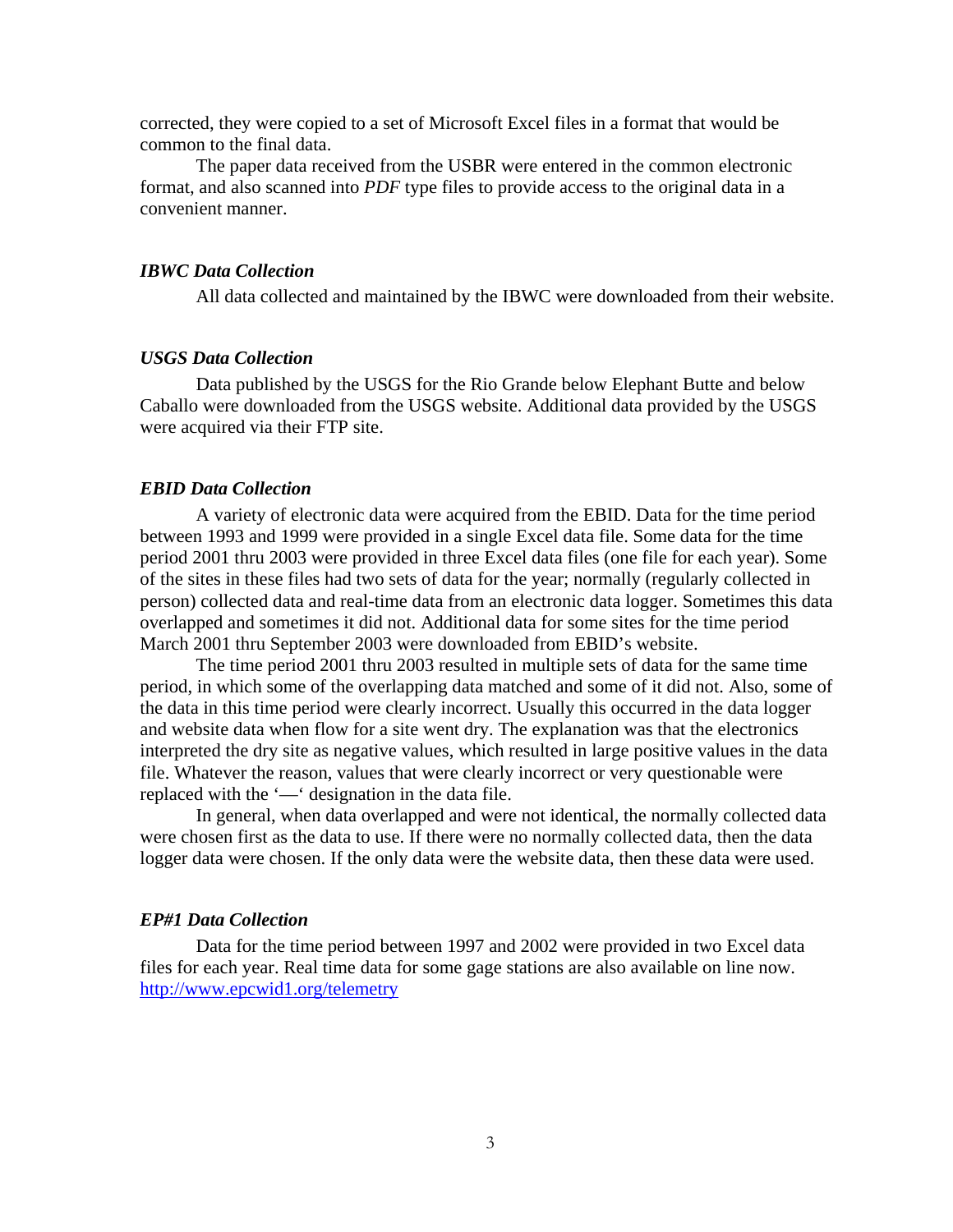#### **WATER QUALITY DATA COLLECTION**

Most of the water quality data were provided at the agencies website. Electronic data downloaded were converted to Microsoft Excel  $^{TM}$  files so all data would be presented in the same manner. Details for collecting and processing the data from each agency are presented in the following sections.

Water quality data in paper format were not complied and are not included in the report. It is recommended that such data be complied and verified in future project phases. The processed data will be provided through the Paso del Norte Watershed Council website (http://www.pdnwc.org).

#### *U.S. IBWC Data Collection*

A segment list of monitoring stations in the Rio Grande basin was found at the website. Each segment had a station ID number to download as an Excel format file. Each file contains all of the available historical water quality data for each station from 1995 to present. The stations downloaded at the IBWC (United States and Mexico) website were between El Paso and Fort Quitman, Texas. The URL for this data is http://www.ibwc.state.gov/html/environment.html

#### *EBID Data Collection*

 Data from EBID were downloaded from its website. There were three Telemetry sites containing real time water quality readings for different stations along the Rio Grande. Daily average format with range of 2001 to present was downloaded. Each file downloaded was converted to Excel format. One station was established and equipped by EBID in collaboration with El Paso Water Utilities/Public Service Board (EPWU/PSB) and more stations will be added as part of ongoing projects supported by the U.S. Bureau of Reclamation 2025 Challenge Grant.

#### *USGS Data Collection*

 Data published by the USGS for the Rio Grande below Elephant Butte and below Caballo were downloaded from the USGS website: http://nwis.waterdata.usgs.gov/nwis/qw.

#### *Parson's Data Collection*

Water quality data from above-mentioned agencies were also compiled by Parsons Engineering, Inc. (PARSONS thereafter) for the El Paso-Las Cruces Regional Sustainable Water Project; Data Collection Technical Memorandum prepared for New Mexico – Texas Water Commission (Final – August 1996) by Boyle Engineering Corporation and Parsons Engineering, Inc. It is available at the Paso del Norte Watershed project website (http://www.pdnwc.org or ftp://river.nmsu.edu/LRG/WAT\_QUAL/**)** 

#### **DATA FORMAT**

The common format selected for the collected data would use Microsoft Excel as the application software. The database will be available at http://www.pdnwc.org/. This format would consist of a single Excel file for each data site, with daily, monthly and annual data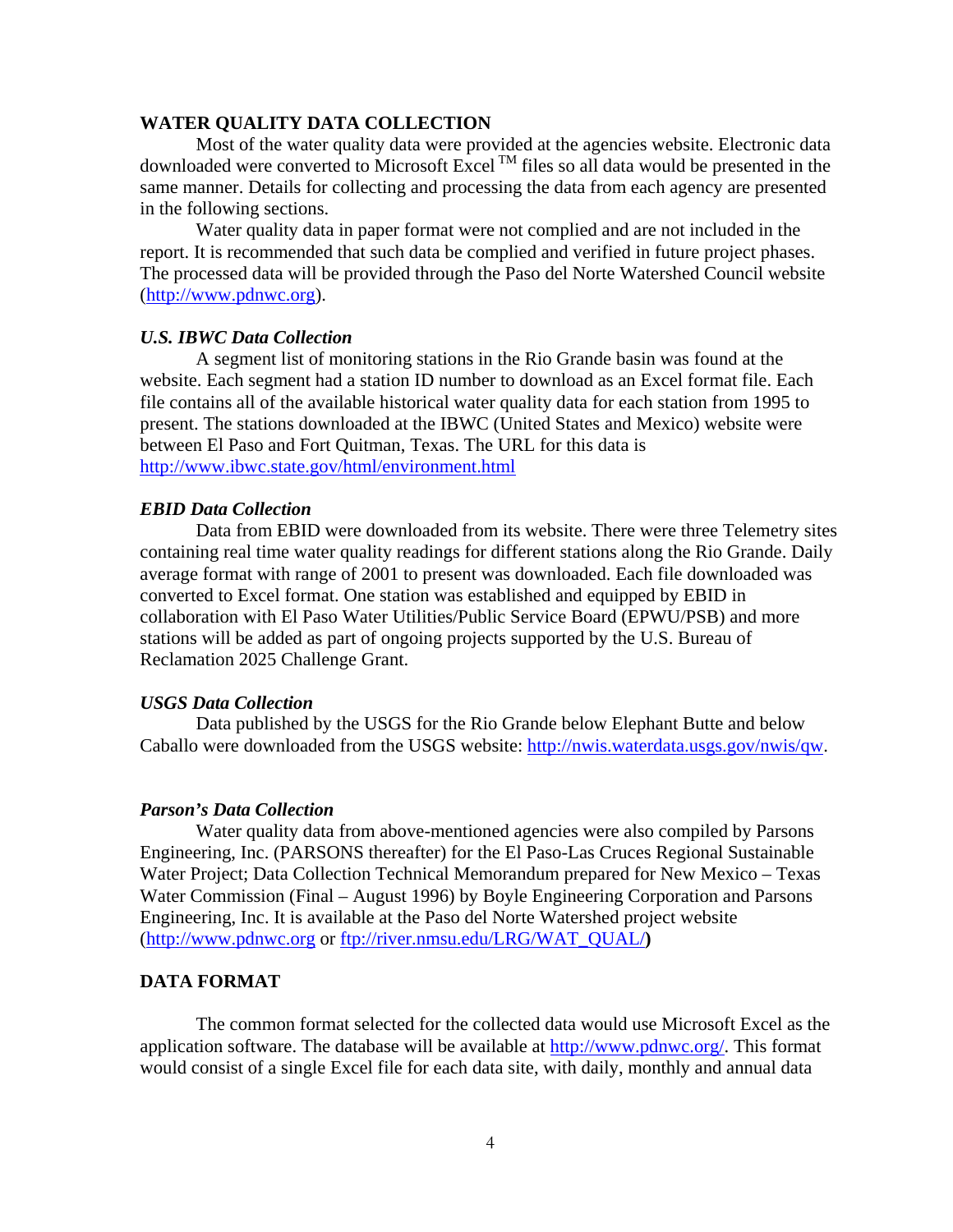included in the file. Within each Excel file, these data would be included on separate tabs, with the format of the data on each tab described in the following sections.

#### *Daily Data Tab*

The *Daily Data* tab provides the data in columns, with a single day value of data in each row. There are columns in this tab for the **Day**, **Month**, **Year** and **Date** for each day. Then there is a column allowed for data from each agency: **Parson's Data**, **USGS Data**, **IBWC Data, USBR Data, EBID Data** and **EP#1 Data**. It should be noted that **Parson's Data** included data from agencies and other sources.

If an agency did not provide data for this site, then the daily data would consist of the letters **NR**, indicating **N**o **R**ecord. This designation was also used when an agency had a gap in the data provided. For example, if an agency provided data for the years 1970 through 1990 with no record provided for the year 1982, then each day of 1982 would have **NR** entered into it. Within any year that contains data provided for it, missing data for any day are represented by '**—**'. This would correspond to blank entries in the paper or electronic data, where it is not clear that it is blank because it is the end of the irrigation season.

A column is also included with the heading **NMSU Data**. The intent of this column is to combine data from the various agencies that collected data into a single record. For example, data collection for many sites was transferred from the USBR to EBID and EP#1 between 1993 and 1996. Thus we may have a site with data from the USBR from 1960 thru 1992, and then from EBID for 1993 thru 2001. For this case, the **NMSU Data** column would contain the USBR data for the period 1960 thru 1992 and it would contain the EBID data for the period 1993 thru 2001.

The units used for daily flow data is cubic-feet-per-second (cfs). The units used for daily storage data is AF.

#### *Monthly Data Tab*

The *Monthly Data* tab provides the data in columns, with a single month value of data in each row. There are a couple of columns with values used for calculating the monthly data from the daily data in the *Daily Data* tab. These columns are **Index** and **NumDays**. Then there are columns in this tab for the **Month**, **Year** and **Date** for each month. There are also columns allowed for data from each agency: **Parson's Data**, **USGS Data**, **IBWC Data, USBR Data, EBID Data** and **EP#1 Data**. The **NMSU Data** column for the composite data is also present.

The **NR** designation is used for the monthly data is the same way as it was used for the daily data. The '**—**' designation is entered for any month that had '**—**' entered for any day of that month. This is to prevent inadvertently using partial monthly totals when analyzing monthly data.

The units used for both flow and storage data is AF.

#### *Annual Data Tab*

The *Annual Data* tab provides the data in columns, with a single annual value of data in each row. There are a couple of columns with values used for calculating the annual data from the monthly data in the *Monthly Data* tab. These columns are **Index** and **NoMos**. Then there are columns in this tab for the **Year** and **Date** for each year. There are also columns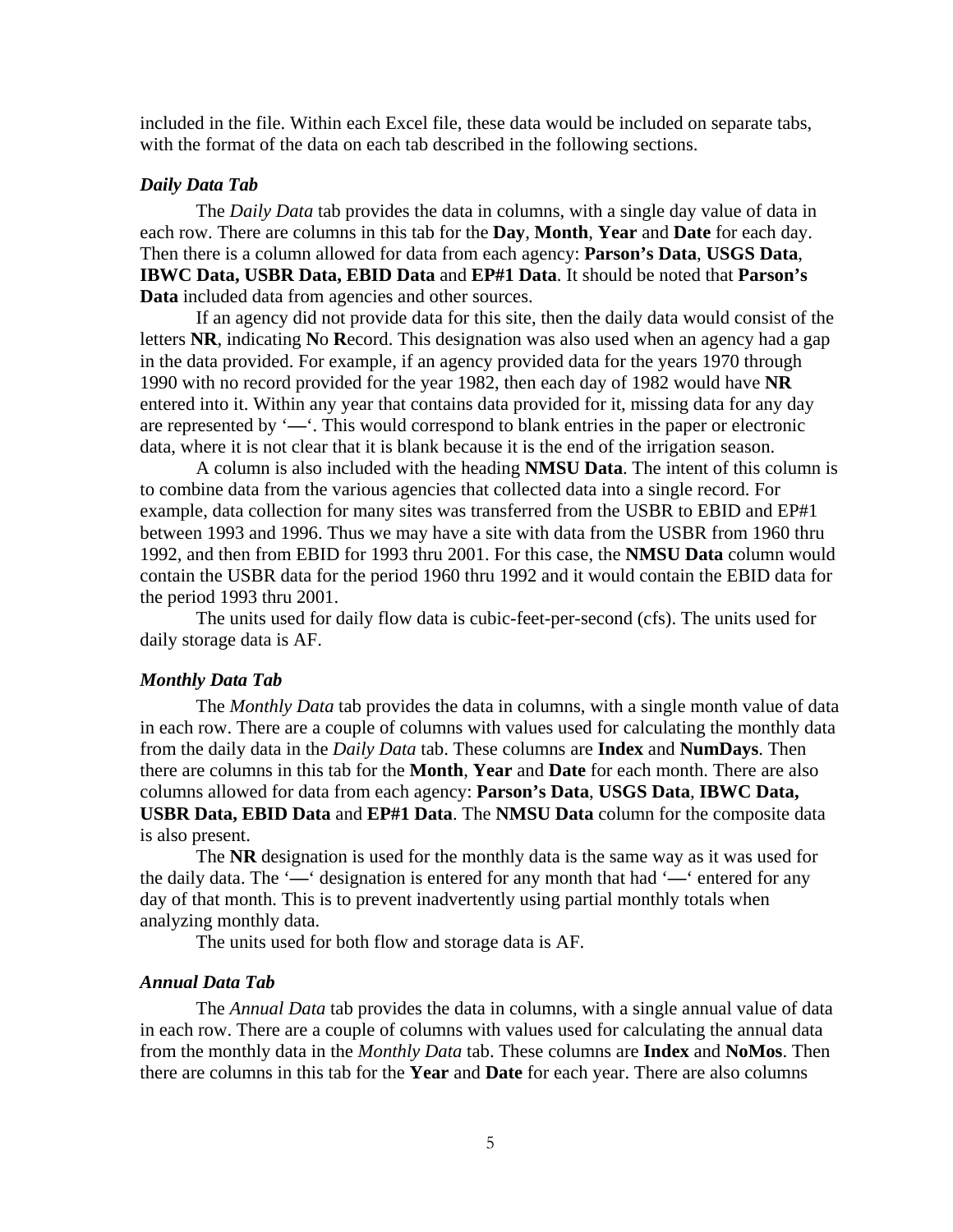allowed for data from each agency: **Parson's Data**, **USGS Data**, **IBWC Data, USBR Data, EBID Data** and **EP#1 Data**. The **NMSU Data** column for the composite data is also present.

The **NR** designation is used for the annual data in the same way as it was used for the daily data. The '**—'** designation is entered for any year that had '**—**' entered for any month of that year. This is to prevent inadvertently using partial annual totals when analyzing annual data. The units used for both flow and storage data is AF.

#### *File Description Tab*

The *File Description* tab provides information about the data collected for the site. Information included on this tab includes:

- File the name of the Excel file with the data for this site.
- Location for some sites, the location of the site (Lat. and Long.).
- NMSU Data the data selected for the composite NMSU record.
- Parson's Data if any Parson's data are available for this site, the period of record of the data, along with the name of the file containing the original data.
- USGS Data if any USGS data are available for this site, the period of record of the data, along with the source location or name of the file containing the original data.
- IBWC Data if any IBWC data are available for this site, the period of record of the data, along with the source location or name of the file containing the original data.
- USBR Data if any USBR data are available for this site, the period of record of the data, along with the source location or name of the file containing the original data. This entry also gives the name of the *PDF* file that the paper data was scanned into.
- EBID Data if any EBID data are available for this site, the period of record of the data, along with the source location or name of the file(s) containing the original data.
- EP #1 Data if any EP#1 data are available for this site, the period of record of the data, along with the source location or name of the file(s) containing the original data.

### **WATER QUALITY PARAMETERS**

The parameters available from the Parsons Engineering Inc. (PARSONS) historic data included Total Dissolved Solids (TDS), Sodium, Sulfate, and Chloride for most of the sites except some that only include TDS. Stations found at the USGS data site contain complete chemical parameters for all of the stations and are available on a weekly, bi-weekly, and monthly basis. Stations found at the EBID website have very little real-time monitoring parameters data, it only contains Total Dissolved Solids (TDS) and Electrical Conductivity (EC) data. EBID parameters are available in a daily basis. The chemical parameter found at the IBWC data site also has very complete chemical analysis parameters available for all of the stations found at there web site. A summary of the Records for the chemical parameters for each of the stations along the Rio Grande are show in Appendix B – Water Quality Parameters Tested and Monitored.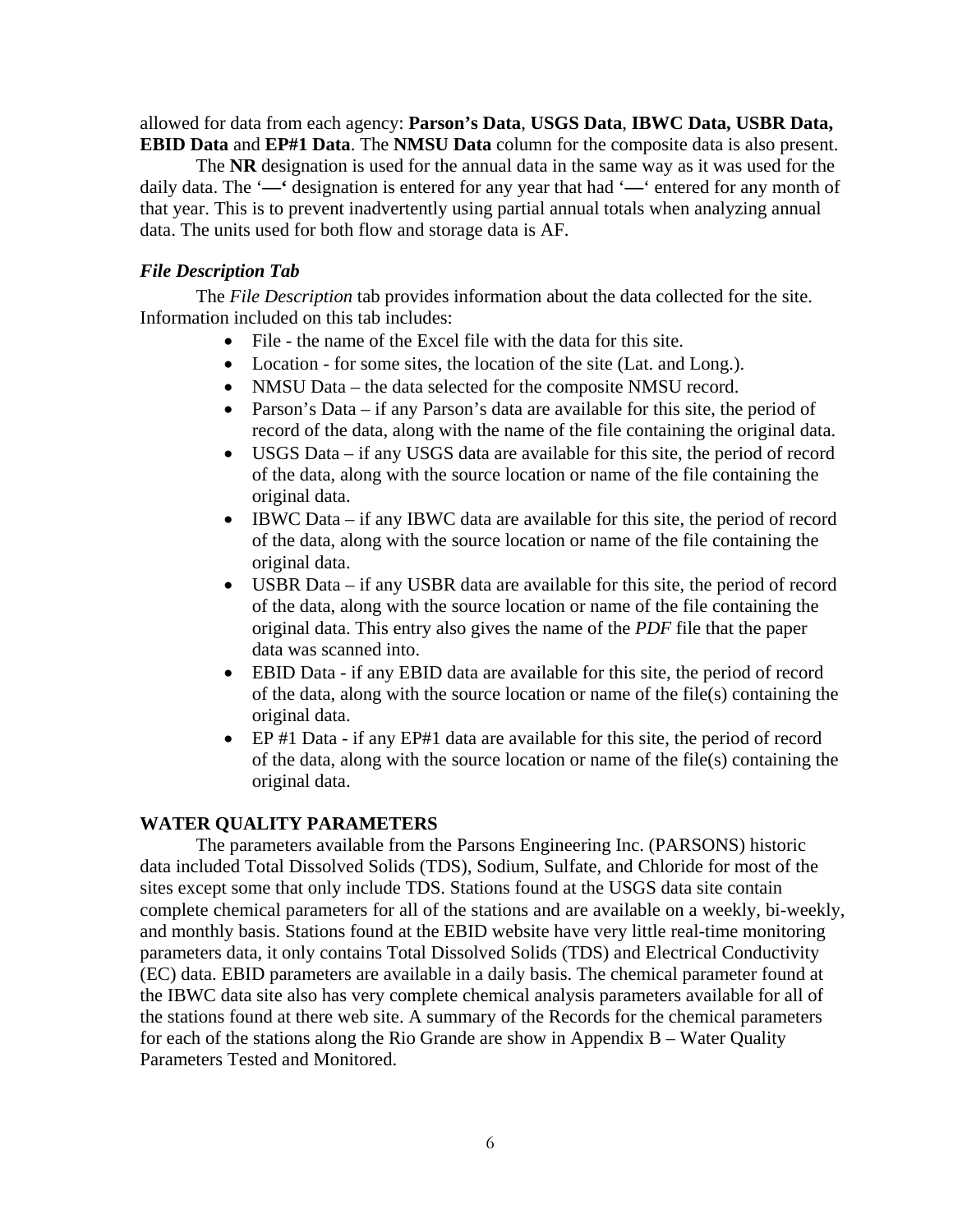### **DATA VERIFICATION**

After all of the data were collected, verified, and reformatted into the common Excel spreadsheet format, a second verification of the data was performed. This was deemed necessary due to the large amount of data being manipulated, copied, and reformatted. The second verification of the data consisted of comparing the monthly AF totals of the final electronic data to the monthly AF totals of the original data. For the USBR data, the original data compared to was the paper data. For all of the other data, the original data compared to was the electronic data provided by the agency.

Availability of flow data at different locations along the Rio Grande and irrigation networks of the Rio Grande Project was listed in Table 1 (Brown, et al. 2004). Availability of water quality data at different locations along the Rio Grande and irrigation networks of the Rio Grande Project are listed in Table 2.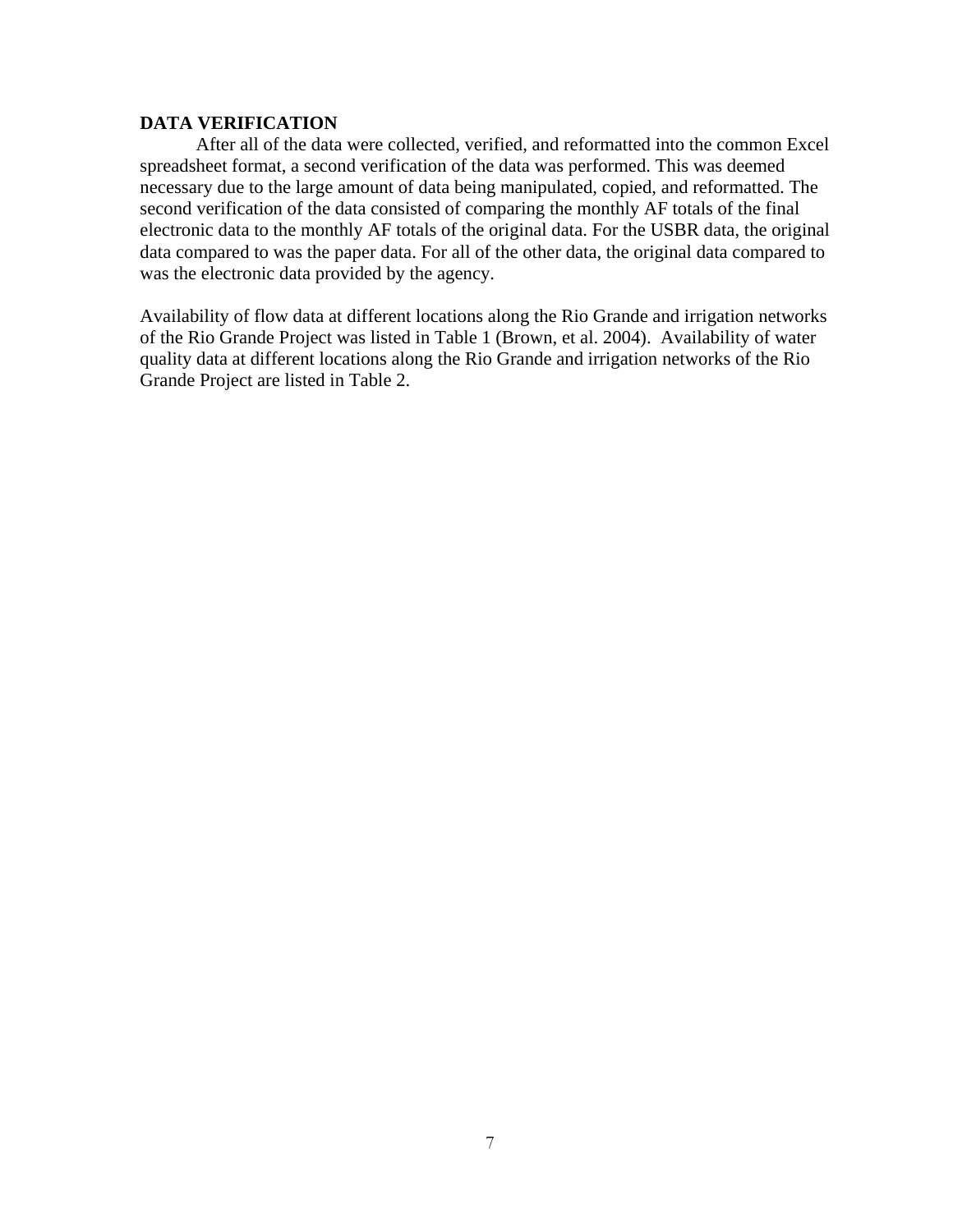| (Brown, et al. 2004)               |                                                                                              |
|------------------------------------|----------------------------------------------------------------------------------------------|
| <b>Site</b>                        | Available Data Since 1975 <sup>1</sup>                                                       |
| Rio Grande Below Caballo Dam       | $1975 - 5/2005$ (d)                                                                          |
| Arrey Canal (Percha Div. Dam)      | 1975-1999 (d), 2000 (n), 2001-2004 (d)                                                       |
| Percha Lateral (Percha Div. Dam)   | 1979-1999 (d), 2000 (n), 2001-2004 (d)                                                       |
| WasteWay (WW) #5 (Garfield         |                                                                                              |
| Canal)                             | 1979-1984 (d), 1985-1986 (n), 1987 (d), 1988-1992 (n)                                        |
|                                    | 1993-1999 (d), 2000 (n), 2001-5/2005 (d)                                                     |
| Garfield Drain                     | 1975-1981 (m), 1982-1999 (d), 2000 (n), 2001-2004 (d)                                        |
| WW #16 (Hatch Canal)               | 1979-1999 (d), 2000 (n), 2001-5/2005 (d)                                                     |
| <b>Hatch Drain</b>                 | 1975-1981 (m), 1982-1999 (d), 2000 (n), 2001-2004 (d)                                        |
| Angostura Drain                    | 1975-1983 (m)                                                                                |
| WW #18 (Rincon Canal)              | 1979-1999 (d), 2000 (n), 2001-2004 (d)                                                       |
| Rio Grande at Hayner Bridge        | $2001 - 5/2005$ (d)                                                                          |
| Rincon/Tonuco Drain                | 1975-1981 (m), 1982-1999 (d), 2000 (n), 2001-2004 (d)                                        |
| Rio Grande Above Leasburg Dam      | 1975-1983 (d)                                                                                |
| Leasburg Canal (at Heading)        | 1975-1995 (d), 1996 (n), 1997-1999 (d), 2000 (n)                                             |
|                                    | 2001-6/2003 (d)                                                                              |
| WW #1A (Leasburg Canal)            | 1989-1992 (d), 1993 (n), 1994-1997 (d), 1998-2000 (n)                                        |
|                                    | $2001 - 2002$ (d)                                                                            |
| WW#1 (Leasburg Canal)              | 1997-1999 (d), 2000 (n), 2001-2002 (d)                                                       |
| Rio Grande Below Leasburg Dam      | 1975-1999 (d), 2000 (n), 2001-5/2005 (d)                                                     |
| Selden Drain                       | $1975 - 1983$ (m)                                                                            |
| WW#5 (Leasburg Canal)              | 1979-1999 (d), 2000 (n), 2001-6/2003 (d)                                                     |
| WW#8 (Taylor Lateral)              | 1979-1999 (d), 2000 (n), 2001-5/2005 (d)                                                     |
| Rio Grande at Picacho Bridge       | 1991-1999 (d), 2000 (n), 2001-5/2005 (d)                                                     |
| City of Las Cruces WWTP            | $5/1976 - 2/1996$ (d)                                                                        |
| WW #40 (Picacho Lateral)           | 1991-1999 (d)                                                                                |
| Picacho Drain                      | 1975-1983 (m), 1984-1990 (n), 1991-1999 (d)                                                  |
|                                    | 2000 (n), 2001-6/2003 (d)                                                                    |
| Rio Grande Above Mesilla Dam       | (n)                                                                                          |
| Westside Canal (Mesilla Div. Dam)  | 1975-1983 (d), 1984 (n), 1985-1999 (d), 2000 (n)                                             |
|                                    | $2001 - 6/2003$ (d)                                                                          |
| Eastside Canal (Mesilla Div. Dam)  | 1975-1999 (d), 2000 (n), 2001-6/2003 (d)<br>1975-1992 (d), 1993 (n), 1994-1999 (d), 2000 (n) |
| Del Rio Lateral (Mesilla Div. Dam) | $2001 - 6/2003$ (d)                                                                          |
| Rio Grande Below Mesilla Dam       | 1985-1999 (d), 2000 (n), 2001-5/2005 (d)                                                     |
| WW#15 (Eastside Canal)             | 1985-1999 (d), 2000 (n), 2001-6/2003 (d)                                                     |
| <b>Santo Tomas River Drain</b>     | 1985-1990 (d)                                                                                |
| WW #25 (Santo Tomas Lateral)       | 1985-1999 (d), 2000 (n), 2001 (d)                                                            |
| WW #26 (Upper Chamberino           | 1979-1999 (d), 2000-5/2001(n), 6/2001-5/2005 (d)                                             |

**Table 1. Availability of Flow Data along in the Rio Grande Project area** 

 $\overline{a}$  $1$  d - daily data, m - monthly data, n – no data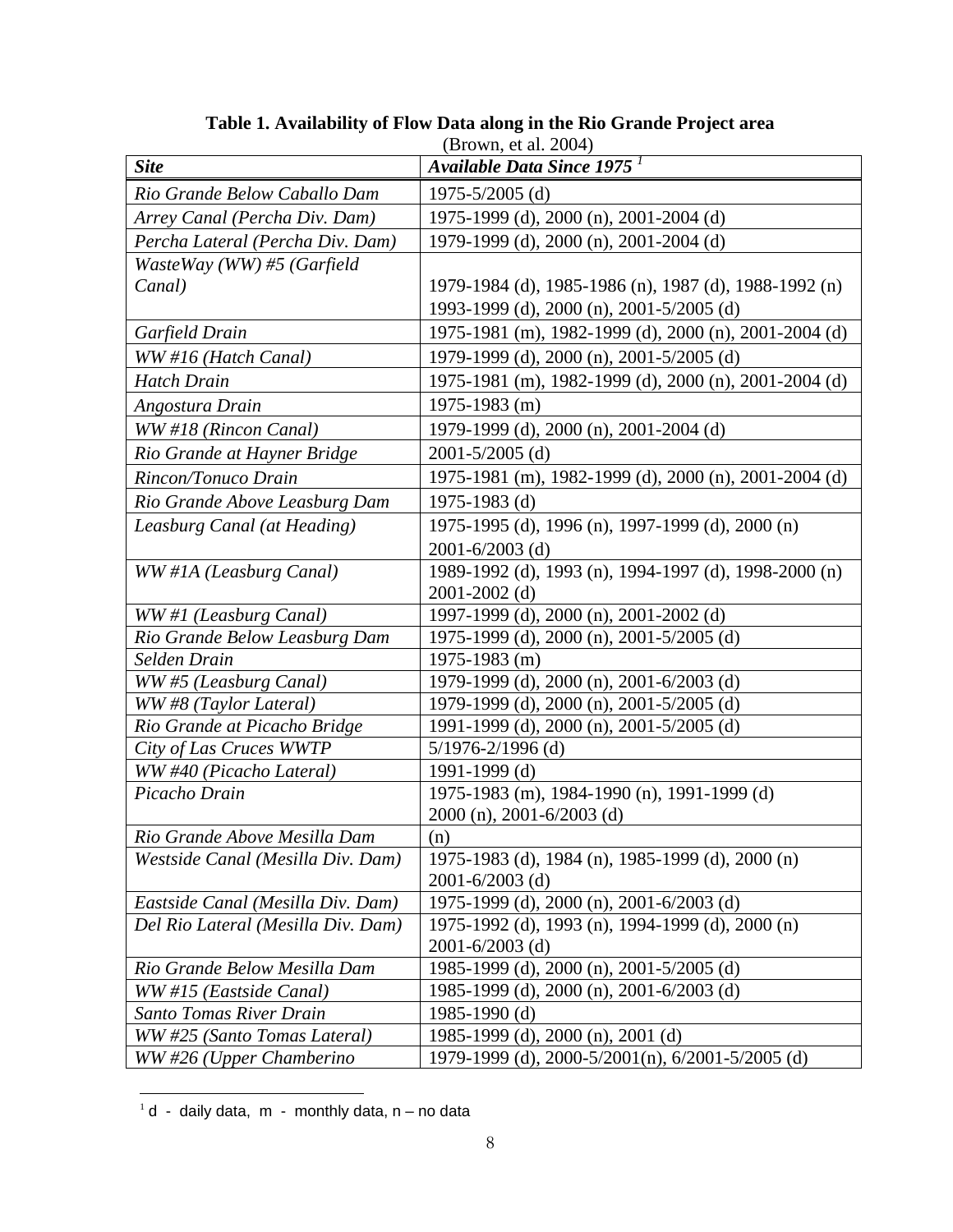| <b>Site</b>                          | Available Data Since 1975 <sup>1</sup>                |
|--------------------------------------|-------------------------------------------------------|
| Lateral)                             |                                                       |
| WW #16B (Brazito Lateral)            | $1985 - 1990$ (d)                                     |
| WW #18 (Eastside Canal)              | 1985-1999 (d), 2000 (n), 2001-5/2005 (d)              |
|                                      | 1975-1980 (m), 1981-1999 (d), 2000 (n), 2001-5/2005   |
| Leasburg / Mesilla / Del Rio Drain   | (d)                                                   |
| WW #19 (Three Saints Lateral)        | 1982-1999 (d), 2000 (n), 2001-6/2003 (d)              |
| WW #29 (Chamberino East Lateral)     | (n)                                                   |
| WW #30 (Chamberino East Lateral)     | 1985-1999 (d), 2000 (n), 2001-5/2005 (d)              |
| Santo Tomas/Chamberino/La Mesa       | 1975-1980 (m), 1981-1999 (d), 2000 (n), 2001-5/2005   |
| Drain                                | (d)                                                   |
| WW #31 (La Union Main Canal)         | 1981-1999 (d), 2000 (n), 2001-6/2003 (d)              |
| WW #20 (Three Saints West Lateral)   | 1979-1980 (d), 1981-1984 (n), 1985-1988 (d)           |
| WW #21 (Three Saints West Lateral)   | 1985-1991 (d), 1992-1996 (n), 1997-6/2003 (d)         |
| WW #31B (Jimenez Lateral)            | 1985-1988 (d), 1989-2000 (n), 2001-5/2005 (d)         |
| Rio Grande at Anthony Bridge         | 1986-1989 (d), 1990-2000 (n), 2001-5/2005 (d)         |
| WW #32 (La Union East Lateral)       | 1979-1992 (d), 1993-1996 (n), 1997-1999 (d), 2000 (n) |
|                                      | $2001 - 6/2003$ (d)                                   |
| WW #23 (Three Saints East Lateral)   | (n)                                                   |
| WW #32A (Rowley Lateral)             | 1985-1988 (d)                                         |
| WW #23A (Texas Lateral)              | 1985-1992 (d), 1993-1996 (n), 1997-1999 (d), 2000 (n) |
|                                      | $2001 - 6/2003$ (d)                                   |
|                                      | 1975-1980 (m), 1981-1992 (d), 1993 (n), 1994-5/2005   |
| Mesquite/Anthony/East Drain          | (d)                                                   |
| Rio Grande at Vinton Bridge          | 1985-1992 $(d)$                                       |
| WW #32B (Vinton Cutoff Lateral)      | 1985-1992 (d), 1993-1996 (n), 1997-2002 (d)           |
| <b>Vinton River Drain</b>            | (n)                                                   |
| WW #34 (Canutillo Lateral)           | 1983 (d), 1984 (n), 1985-1992 (d), 1993-1996 (n)      |
|                                      | 1997-2002 (d)                                         |
| WW #34A (Pence Lateral)              | 1985-1988 (d)                                         |
| WW #35 (Westside Canal)              | 1980-1992 (d), 1993-1996 (n), 1997-2002 (d)           |
| WW #35C (Schutz Lateral)             | 1985-1988 (d)                                         |
| WW #36 (Montoya Lateral)             | 1985-1992 (d), 1993-1996 (n), 1997-2002 (d)           |
| Nemexas / West / Montoya Intercept./ | 1975-1980(m), 1981-1995 (d), 1996 (n), 1997-2002 (d)  |
| Montoya Drain                        |                                                       |
| WW #38 (Montoya Lateral)             | 1985-1992 (d), 1993-1996 (n), 1997-2002 (d)           |
| Rio Grande at El Paso                | 1975-3/2003 (d)                                       |
| Rio Grande Below American Dam        | $1975 - 2003$ (d)                                     |
| <b>American Canal</b>                | 1975-2003 (d)                                         |
| Franklin Canal                       | 1975-1994 (d), 1995-1996 (n), 1997-2002 (d)           |
| Franklin Drain                       | 1975-1983 (m), 1984-2002 (n)                          |
| Acequia Madre (International Div.    |                                                       |
| Dam)                                 | 1975-2003 $(d)$                                       |
| Ascarate Wasteway                    | 1975-1994 (d), 1995-1996(n), 1997-2002 (d)            |
| Rio Grande at Coffer Dam             | 1975-1987(n), 1988-1993 (d), 1994-1996 (n), 1997-     |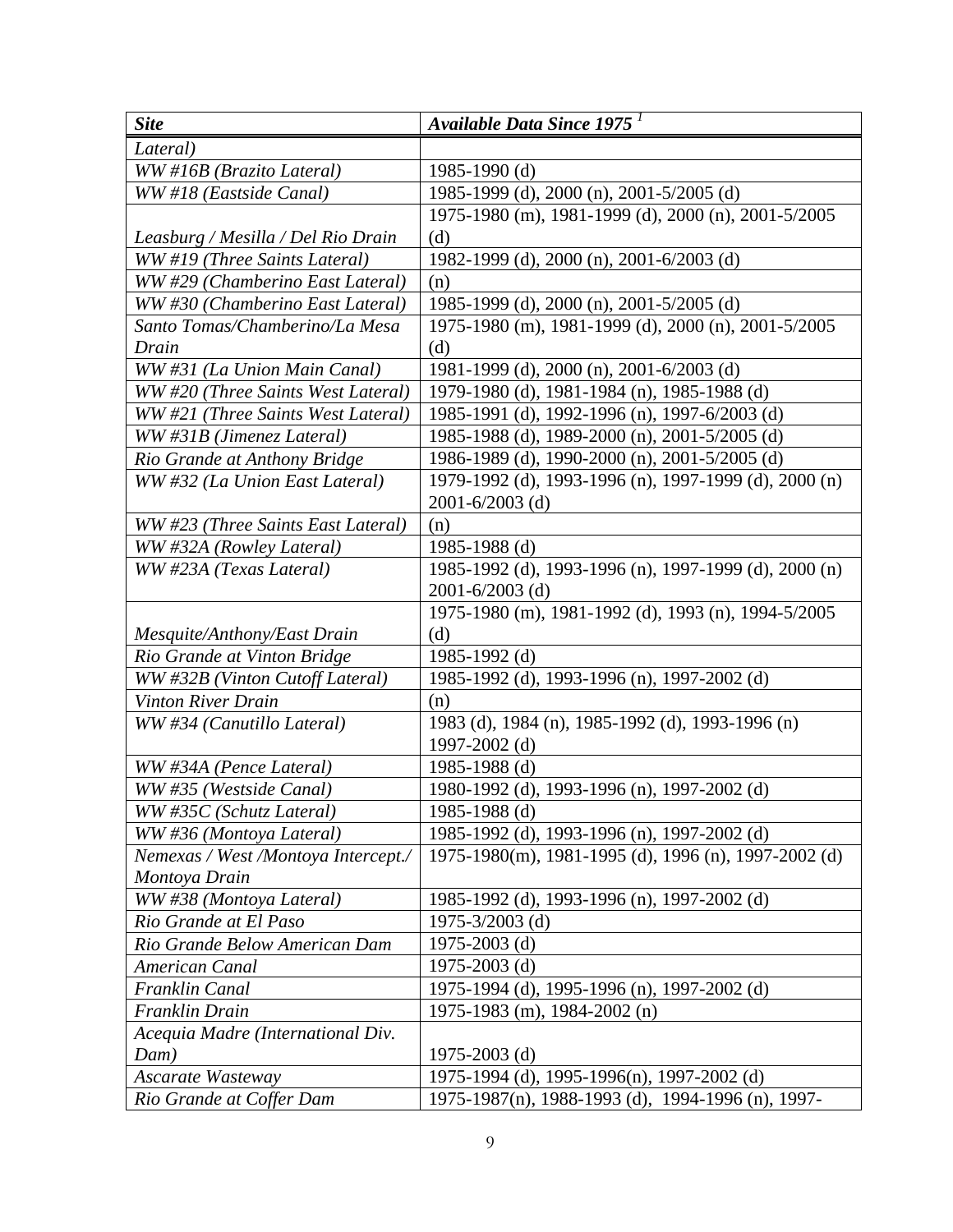| <b>Site</b>                   | Available Data Since 1975 <sup>1</sup>             |
|-------------------------------|----------------------------------------------------|
|                               | $2002$ (d)                                         |
| Riverside Canal               | 1975-1995 (d), 1996 (n), 1997-2002 (d)             |
|                               | 1975-1980 (n), 1981-1984 (d), 1985-1997(n), 1998-  |
| Wasteway #1 (Riverside Canal) | $2002$ (d)                                         |
|                               | 1975-1980 (n), 1981-1984 (d), 1985-1997(n), 1998-  |
| Wasteway #2 (Riverside Canal) | $2002$ (d)                                         |
| <b>Fabens Waste Channel</b>   | 1975-1992 (d), 1993-1996 (n), 1997-2002 (d)        |
| Fabens Drain (Fabens Waste    | 1975-1983 (m), 1984-1991 (d), 1992-1996 (n), 1997- |
| Drain)                        | $2002$ (d)                                         |
| <b>River Drain</b>            | $1975 - 1983$ (m), $1984 - 2002(n)$                |
|                               | 1975-1983 (d), 1984-1995 n), 1996-1999 (d), 2000-  |
| Tornillo Canal at Heading     | 2002(n)                                            |
| Wasteway #1 (Tornillo Canal)  | 1975-1980 (n), 1981-1986 (d), 1987-2002(n)         |
| Tornillo Canal at Alamo Alto  |                                                    |
| (WW#2)                        | 1975-1994 (d), 1995-1996(n), 1997-2002 (d)         |
| Tornillo Drain                | 1975-1994 (d), 1995-1996 (n), 1997-2002 (d)        |
| Hudspeth Feeder Canal         | 1975-1994 (d), 1995-1996 (n); 1997-2002 (d)        |
| Rio Grande at Fort Quitman    | 1975-2005 (d)                                      |

# **Table 2. Availability of Water Quality Data along in the Rio Grande Project area**

| <b>Site</b>                       | Available Data Since 1938 <sup>2</sup>               |
|-----------------------------------|------------------------------------------------------|
| Rio Grande Below Elephant Butte   |                                                      |
| Dam                               | $2/1980 - 5/1994$ (m)                                |
| Rio Grande Below Caballo Dam      | $1/1939 - 7/1996$ (m)                                |
| <b>Arrey Canal</b>                | $1/1980 - 2/1996$ (m)                                |
| Garfield Drain                    | $2/1938 - 12/1996$ (m)                               |
| <b>Hatch Drain</b>                | $2/1938 - 2/1996$ (m)                                |
| Angostura Drain                   | $2/1938 - 12/1982$ (m)                               |
| <b>Rincon Drain</b>               | $2/1938 - 2/1996$ (m)                                |
| <b>Leasburg River Canal</b>       | $3/1980 - 2/1996$ (m)                                |
| Leasburg River Cable              | $9/2004 - 12/2005$ (d)                               |
| Rio Grande Below Leasburg Dam     | $1/1938 - 12/1963$ (m), $1/1980 - 12/1995$ (m)       |
| Selden Drain                      | $2/1938 - 10/1942$ (m), 6/1970-1/1971 (w,m)          |
| Rio Grande at Picacho Bridge      | $1/1994 - 12/1995$ (m)                               |
| Picacho Drain                     | $1/1938 - 7/1942$ (m), 6/1966-1/1984 (w,m)           |
| Westside Canal (Mesilla Div. Dam) | $3/1980 - 10/1995$ (m)                               |
| Eastside Canal (Mesilla Div. Dam) | $3/1980 - 10/1995$ (m)                               |
| Rio Grande Below Mesilla Dam      | $1/1980 - 5/1994$ (m), 2005 (d)                      |
| <b>Santo Tomas River Drain</b>    | $8/1939 - 7/1942$ (m), 1966 (w,m), 1/1980-2/1985 (m) |
| Rio Grande Above Vado Bridge      | $2/1994 - 12/1995$ (m)                               |
| Mesilla Drain                     | $2/1938 - 12/1942$ (m)                               |

 $2 d - d$ aily data, w – weekly data, m - monthly data, n – no data

 $\overline{a}$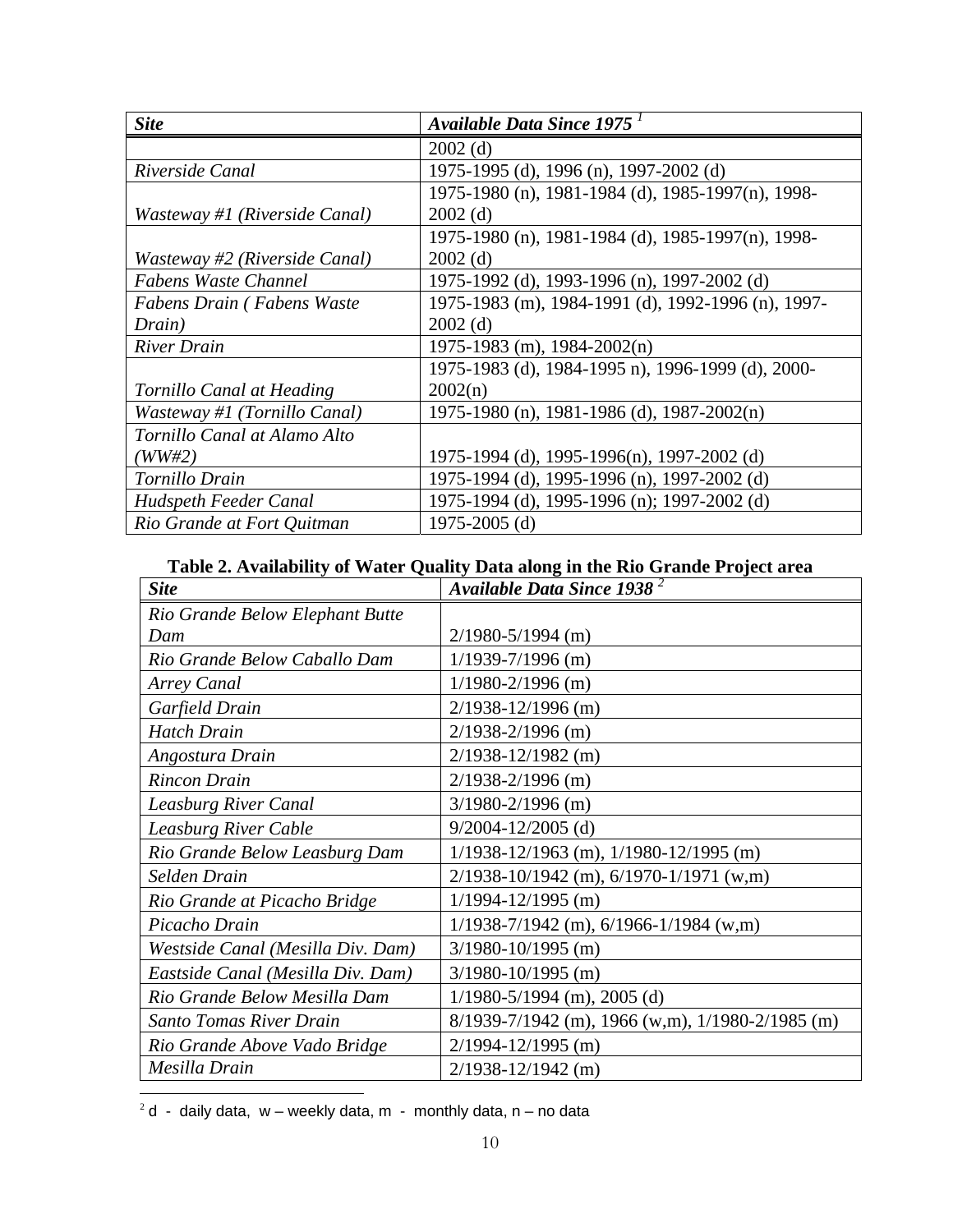| <b>Site</b>                         | Available Data Since 1938 <sup>2</sup>                       |
|-------------------------------------|--------------------------------------------------------------|
| Del Rio Drain                       | 2/1938-12/1942 (m), 6/1966-12/1991 (w,m), 1/1994-            |
|                                     | 12/1995(m)                                                   |
| Chamberino Drain                    | $2/1938 - 12/1942$ (m)                                       |
| La Mesa Drain                       | 2/1938-12/1942 (m), 1-1966 - 12/1967 (m), 4/1969-            |
|                                     | $12/1990$ (m), $1/1994 - 12/1995$ (m)                        |
| Rio Grande Upstream of East Drain   | $3/1995 - 10/2004$ (m)                                       |
| <b>East Drain</b>                   | $2/2002 - 12/2005$ (d)                                       |
| <b>Anthony Drain</b>                | $7/2001$ (m), $2/2002 - 12/2005$ (d,m)                       |
| Rio Grande Immediately Upstream of  |                                                              |
| the confluence with Anthony Drain   | $2/2002 - 8/2003$ (d,m)                                      |
| Nemexas Drain                       | $2/1938 - 10/1942$ (m)                                       |
| <b>West Drain</b>                   | 2/1938-10/1942 (m), 5/1970-2/1985 (m), 2/2002-               |
|                                     | 12/2005(d,m)                                                 |
| Rio Grande at Anapra Bridge         | 12/1999-8/2003 (m)                                           |
| Montoya Drain                       | $2/1938 - 10/1942$ (m), 6/1966-12/1991 (m)                   |
| Rio Grande at El Paso (Rio Grande   |                                                              |
| at Courchesne Bridge, 1.7 mi.       | $1/1938 - 12/1972$ (m), 1980 (m), 1/1988-12/1991             |
| upstream of America Dam)            | $(w,m)$ , 2/1995-8/2005 (d,w,m)                              |
| Rio Grande 2.4 km upstream from     |                                                              |
| Haskell R. Street WWTP outfall,     |                                                              |
| south of Bowie High School football |                                                              |
| stadium at El Paso                  | $12/1995 - 12/1966$ (m), $1/1998 - 10/2004$ (w,m)            |
| Rio Grande 1.3 km downstream from   |                                                              |
| Haskell R. Street WWTP Outfall      | $12/2003 - 8/2005$ (w,m)                                     |
| Rio Grande at Riverside Canal 1.8   |                                                              |
| km downstream of Zaragoza           |                                                              |
| <b>International Bridge</b>         | $12/1996 - 8/2005$ (w,m)                                     |
| Rio Grande at San Elizario          | 11/2000-5/2005 (m)                                           |
| Rio Grande at Alamo Control         |                                                              |
| <i><u><b>Structure</b></u></i>      | $11/1997 - 5/2005$ (w,m)                                     |
| Rio Grande at Guadalupe Point of    |                                                              |
| Entry Bridge at FM 1106 West of     |                                                              |
| Tornillo                            | $11/2000 - 6/2005$ (m)                                       |
| Rio Grande at Alamo Control         |                                                              |
| Structure, 9.7 km upstream of Fort  | $12/1995$ (m), $12/1996$ (m), $1997$ (m), $1998$ (m), $2004$ |
| <b>Hancock Port of Entry</b>        | (m)                                                          |
|                                     | Data starts from 1/1934, 1/938-12/1963 (m) with few          |
| Rio Grande at Fort Quitman          | gaps in 1952, 1954-1959. 4/1966-9/1993 (m)                   |
| Rio Grande At Neely Canyon, South   |                                                              |
| of Fort Quitman                     | $6/1992$ (m), 12/1993-11/2004 (m)                            |
| Rio Grande at Little Box Canyon     | $11/2000 - 8/2001$ (m)                                       |
| Rio Grande at Calendario            | $11/2000 - 8/2001$ (m)                                       |
| Rio Grande 2.4 mi upstream from Rio |                                                              |
| Conchos Confluence                  | $1/1992 - 8/2005$ (w,m)                                      |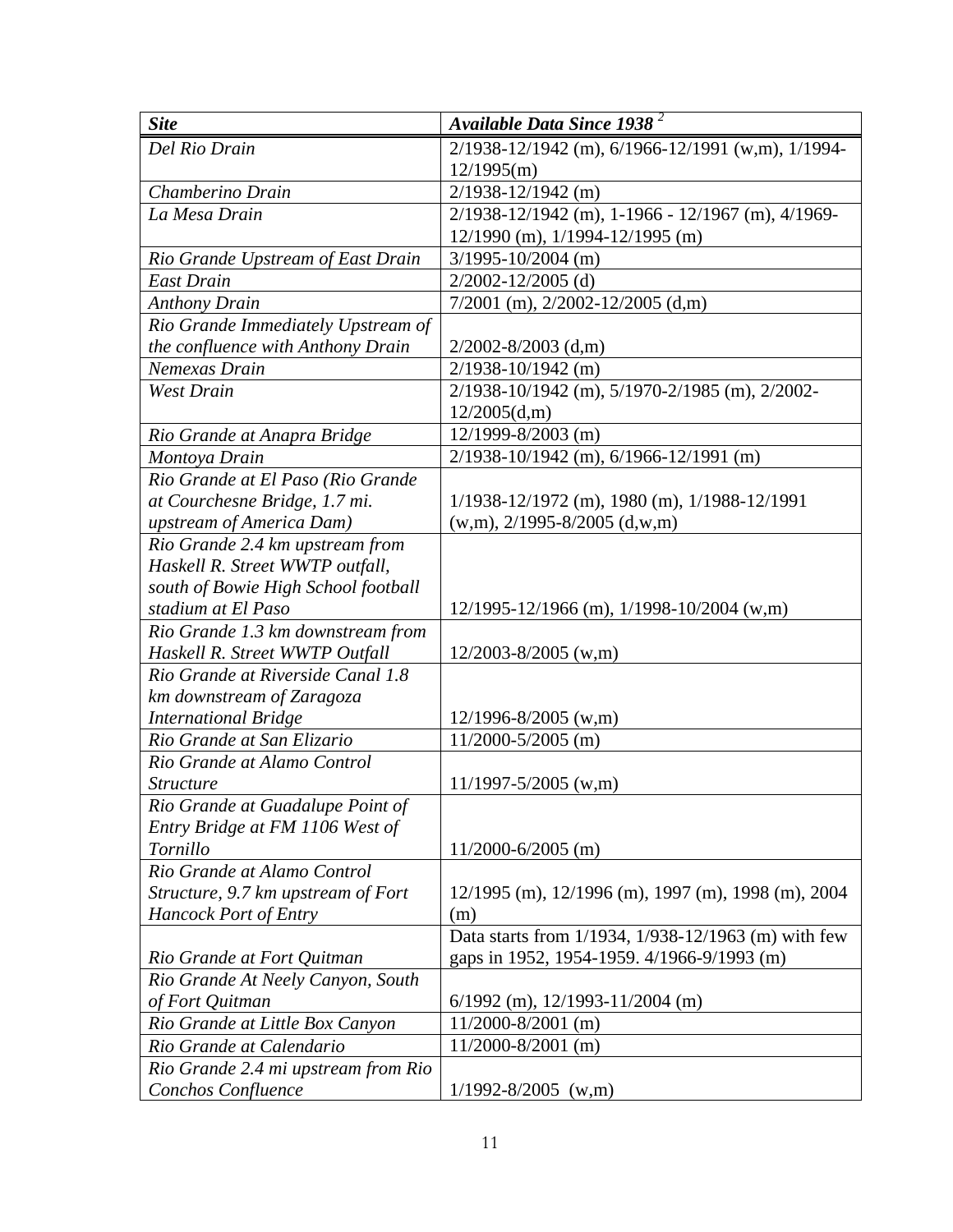#### **REFERENCES**

- Brown, C., Z. Sheng and M. Rich. 2004. *Paso del Norte Watershed Council Coordinated Water Resources Database Project*, New Mexico Water Resources Research Institute and Texas Water Resources Institute, Technical Completion Report 327.
- Elephant Butte Irrigation District. 2006. Telemetry Sites: Available Water Quality Readings. http://www.ebidnm.org/Hydrology/RTUSites.asp?SiteType=WATERQUALITY**,**  Retrieved on Feb. 2006
- International Boundary and Water Commission United States Section. 2006. Environmental Water Division (EMD). Clear Rivers Program Water Quality Monitoring Data http://www.ibwc.state.gov/html/environment.html, Retrieved on Feb. 2006
- Parsons Engineering Science, Inc., Boyle Engineering Corporation. 1996. Data Collection Technical Memorandum: Rio Grande Project Conveyance System. Prepared for New Mexico – Texas Water Commission.
- Paso del Norte Watershed Council. 2006. Water quality data prepared by Parsons Engineering, http://www.pdnwc.org or ftp://river.nmsu.edu/LRG/WAT\_QUAL/, Retrieved on Feb. 2006
- U.S. Geological Survey. 2006. USGS Real-Time Water Data for the Nation. http://waterdata.usgs.gov/nwis/current/?type=quality, Retrieved on Feb. 2006
- Wilcox, L.V. 1968. Discharge and salt burden of the Rio Grande above Ft. Quitman, Texas and salt-balance conditions on the Rio Grande Project. Summary Report for the 30-year Period 1934-1963. U.S. Salinity Laboratory Research Report No. 113. Soil and Water Research Division, Agricultural Research Service, USDA. Riverside, CA.
- Williams, J.H. 2001. Salt Balance in the Rio Grande Project from San Marcial, New Mexico to Fort Quitman, Texas: unpublished M.S. Thesis, New Mexico State University, Las Cruces, 42 p.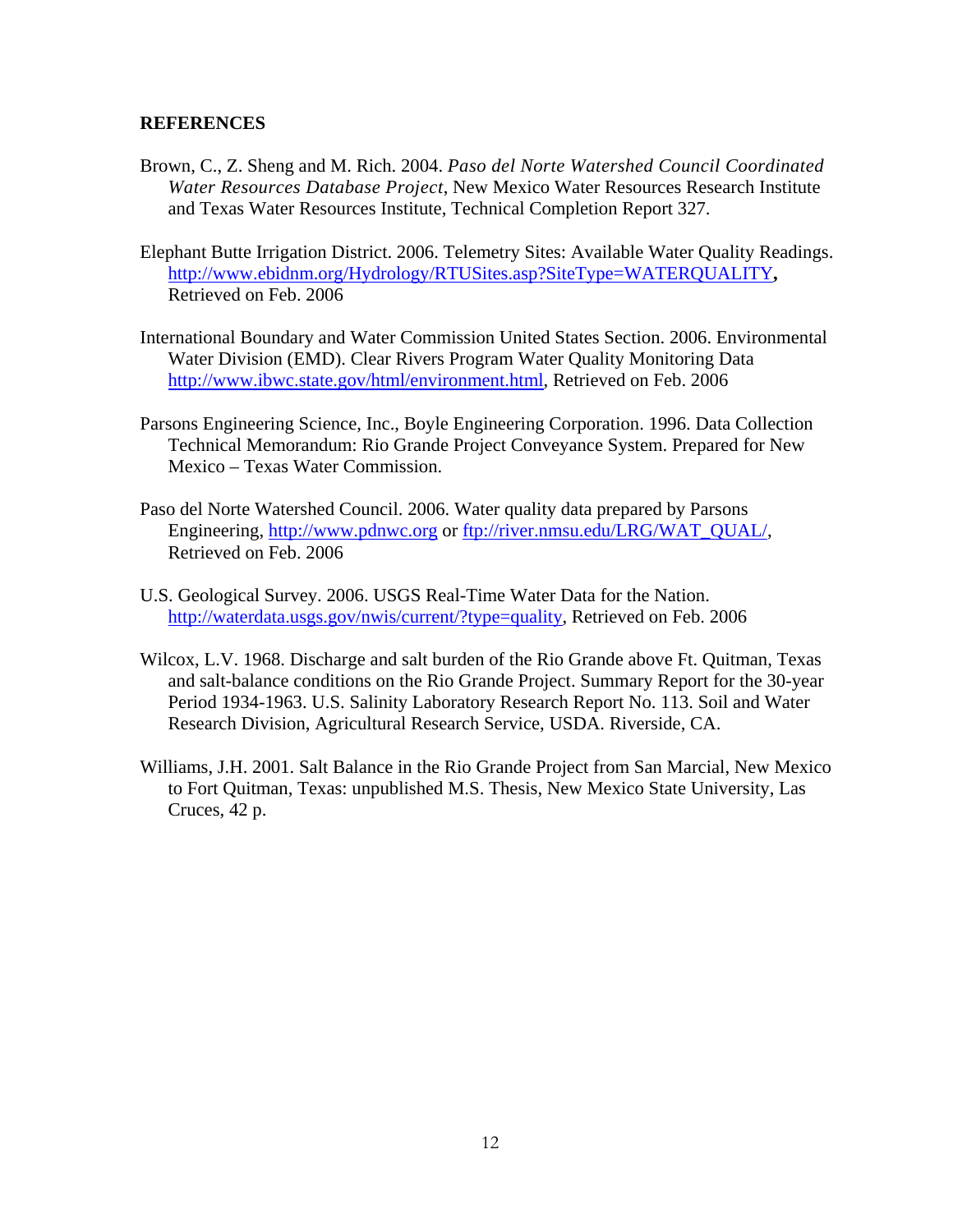### **Appendix A (contained on CD)**

### **Flow Data Availability Matrices**

### **Flow Data Summary**

Appendix A (contained on CD) provides summaries of the source(s) of data for each website. The stations are ordered in approximately the same manner as they occur physically, going from north to south along the Rio Grande.

Data summary are grouped by the reservoirs and river reaches:

- **RESERVS**
- **PERCHA**
- **LEASBURG**
- **MESILLA**
- **EL PASO, TX**